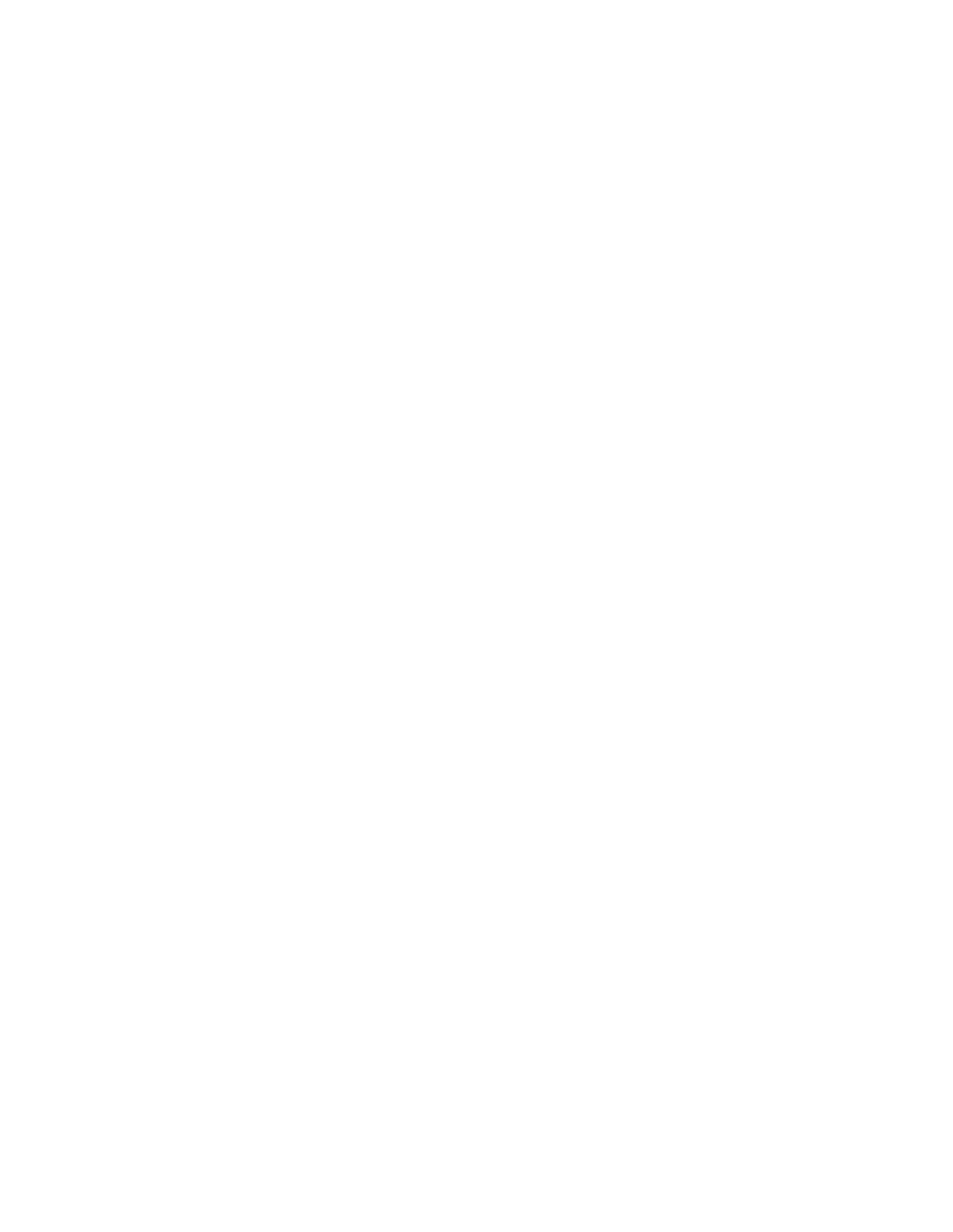## **CONTENTS**

| 1                       |     | $\overline{\mathbf{3}}$<br><b>Install OmpSs@FPGA toolchain</b>                                                             |                |  |  |  |  |  |  |
|-------------------------|-----|----------------------------------------------------------------------------------------------------------------------------|----------------|--|--|--|--|--|--|
|                         | 1.1 |                                                                                                                            | 3              |  |  |  |  |  |  |
|                         |     | 1.1.1                                                                                                                      | 3              |  |  |  |  |  |  |
|                         |     | 1.1.2                                                                                                                      | 3              |  |  |  |  |  |  |
|                         | 1.2 |                                                                                                                            | 3              |  |  |  |  |  |  |
|                         | 1.3 |                                                                                                                            | $\overline{4}$ |  |  |  |  |  |  |
|                         |     | 1.3.1                                                                                                                      | $\overline{4}$ |  |  |  |  |  |  |
|                         |     | 1.3.2                                                                                                                      | $\overline{4}$ |  |  |  |  |  |  |
|                         |     | 1.3.3                                                                                                                      | 5              |  |  |  |  |  |  |
|                         |     | 1.3.4                                                                                                                      | 5              |  |  |  |  |  |  |
|                         |     | 1.3.5                                                                                                                      | 5              |  |  |  |  |  |  |
|                         |     | 1.3.6                                                                                                                      | 5              |  |  |  |  |  |  |
|                         |     | 1.3.7                                                                                                                      | 6              |  |  |  |  |  |  |
| $\overline{2}$          |     | <b>Develop OmpSs@FPGA programs</b>                                                                                         | $\overline{7}$ |  |  |  |  |  |  |
|                         | 2.1 |                                                                                                                            | $\overline{7}$ |  |  |  |  |  |  |
|                         | 2.2 |                                                                                                                            | $\overline{7}$ |  |  |  |  |  |  |
|                         |     | 2.2.1                                                                                                                      | 8              |  |  |  |  |  |  |
|                         |     | 2.2.2                                                                                                                      | 8              |  |  |  |  |  |  |
|                         |     | 2.2.3                                                                                                                      | 8              |  |  |  |  |  |  |
|                         |     | 2.2.4                                                                                                                      | 8              |  |  |  |  |  |  |
|                         |     | 2.2.5                                                                                                                      | 8              |  |  |  |  |  |  |
|                         |     | 2.2.6                                                                                                                      | 9              |  |  |  |  |  |  |
|                         |     | 2.2.7                                                                                                                      | 9              |  |  |  |  |  |  |
|                         | 2.3 |                                                                                                                            | 9              |  |  |  |  |  |  |
|                         |     | Nanos++ Instrumentation API $\ldots \ldots \ldots \ldots \ldots \ldots \ldots \ldots \ldots \ldots \ldots \ldots$<br>2.3.1 | 10             |  |  |  |  |  |  |
|                         |     | 2.3.2                                                                                                                      | 12             |  |  |  |  |  |  |
|                         |     |                                                                                                                            |                |  |  |  |  |  |  |
| $\overline{\mathbf{3}}$ |     | <b>Compile OmpSs@FPGA programs</b>                                                                                         | 15             |  |  |  |  |  |  |
|                         | 3.1 |                                                                                                                            | 15             |  |  |  |  |  |  |
|                         |     | 3.1.1                                                                                                                      | 15             |  |  |  |  |  |  |
|                         |     | 3.1.2                                                                                                                      | 15             |  |  |  |  |  |  |
|                         |     | 3.1.3                                                                                                                      | 16             |  |  |  |  |  |  |
|                         |     | 3.1.4                                                                                                                      | 16             |  |  |  |  |  |  |
|                         |     | 3.1.5                                                                                                                      | 16             |  |  |  |  |  |  |
|                         |     | 3.1.6                                                                                                                      | 16             |  |  |  |  |  |  |
|                         |     | 3.1.7                                                                                                                      | 16             |  |  |  |  |  |  |
|                         |     | 3.1.8<br>$fpga\_unordered\_args \ldots \ldots \ldots \ldots \ldots \ldots \ldots \ldots \ldots \ldots \ldots \ldots$       | 17             |  |  |  |  |  |  |
|                         | 3.2 |                                                                                                                            | 17             |  |  |  |  |  |  |
|                         | 3.3 |                                                                                                                            | 19             |  |  |  |  |  |  |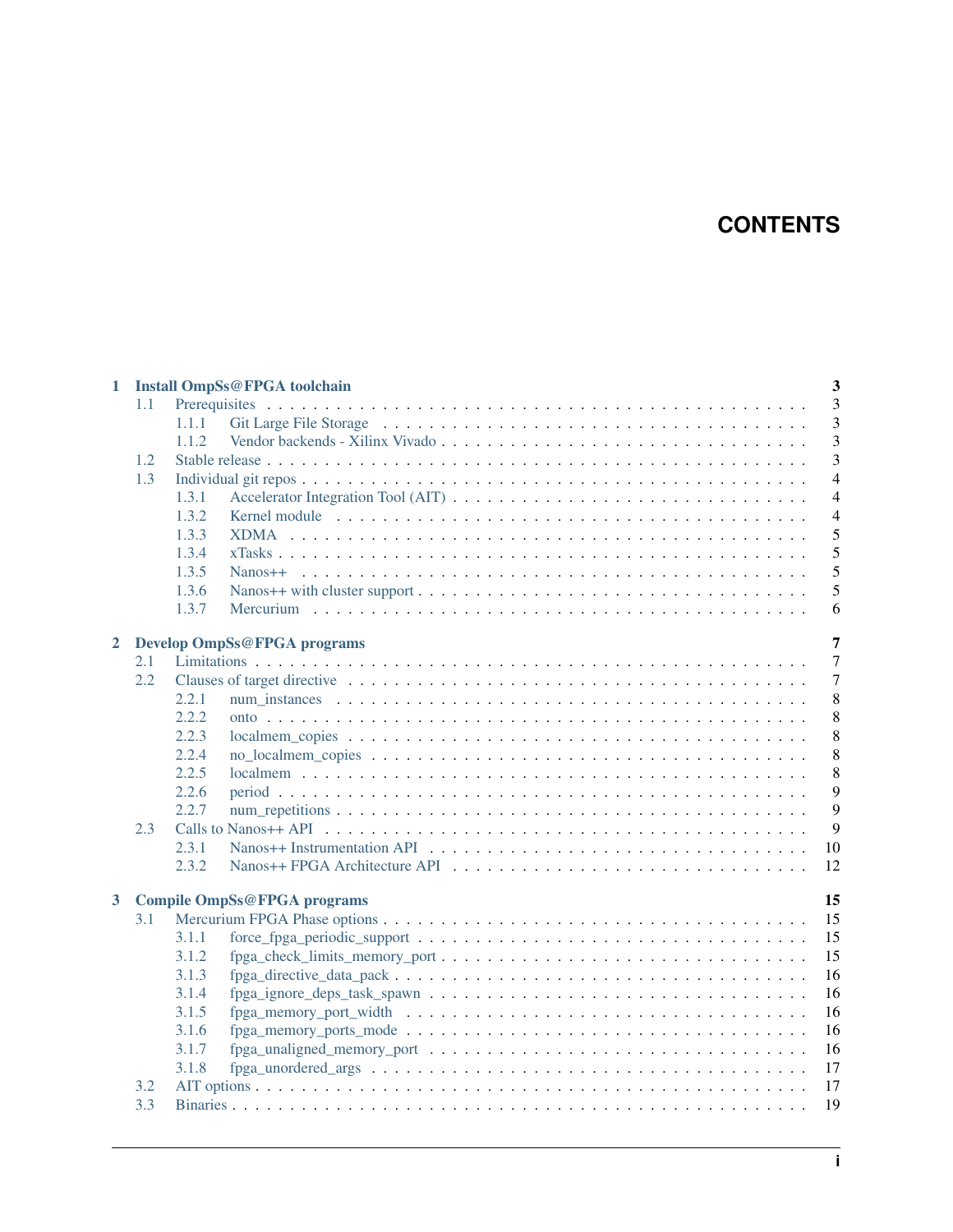|   | 3.4                                           | 3.4.1<br>3.4.2                                                                                                                  | 19<br>19<br>20 |  |  |  |  |  |  |
|---|-----------------------------------------------|---------------------------------------------------------------------------------------------------------------------------------|----------------|--|--|--|--|--|--|
|   | 3.5                                           |                                                                                                                                 | 20             |  |  |  |  |  |  |
| 4 |                                               | <b>Running OmpSs@FPGA Programs</b>                                                                                              | 21             |  |  |  |  |  |  |
|   | 4.1                                           | 4.1.1                                                                                                                           | 21<br>21       |  |  |  |  |  |  |
| 5 | 23<br><b>Create boot files for ultrascale</b> |                                                                                                                                 |                |  |  |  |  |  |  |
|   | 5.1                                           |                                                                                                                                 | 23             |  |  |  |  |  |  |
|   |                                               | 5.1.1                                                                                                                           | 23             |  |  |  |  |  |  |
|   | 5.2                                           |                                                                                                                                 | 23             |  |  |  |  |  |  |
|   |                                               | 5.2.1                                                                                                                           | 24             |  |  |  |  |  |  |
|   |                                               | 5.2.2<br>[Optional] Fix known problems in AXIOM-ZU9EG-2016.3 project                                                            | 24             |  |  |  |  |  |  |
|   |                                               | 5.2.3                                                                                                                           | 24<br>25       |  |  |  |  |  |  |
|   |                                               | 5.2.4<br>5.2.5                                                                                                                  | 25             |  |  |  |  |  |  |
|   | 5.3                                           | Petalinux (2016.3) build for a custom hdf $\dots \dots \dots \dots \dots \dots \dots \dots \dots \dots \dots \dots \dots \dots$ | 26             |  |  |  |  |  |  |
|   |                                               | 5.3.1                                                                                                                           | 26             |  |  |  |  |  |  |
|   |                                               | 5.3.2                                                                                                                           | 26             |  |  |  |  |  |  |
|   |                                               | 5.3.3                                                                                                                           | 27             |  |  |  |  |  |  |
|   |                                               | 5.3.4                                                                                                                           | 27             |  |  |  |  |  |  |
|   | 5.4                                           |                                                                                                                                 | 27             |  |  |  |  |  |  |
|   |                                               | 5.4.1                                                                                                                           | 27             |  |  |  |  |  |  |
|   |                                               | 5.4.2                                                                                                                           | 28             |  |  |  |  |  |  |
|   |                                               | 5.4.3                                                                                                                           | 28             |  |  |  |  |  |  |
| 6 |                                               | <b>Cluster Installations</b>                                                                                                    | 29             |  |  |  |  |  |  |
|   | 6.1                                           |                                                                                                                                 | 29             |  |  |  |  |  |  |
|   |                                               | 6.1.1                                                                                                                           | 29             |  |  |  |  |  |  |
|   |                                               | 6.1.2                                                                                                                           | 29             |  |  |  |  |  |  |
|   |                                               | 6.1.3                                                                                                                           | 30             |  |  |  |  |  |  |
|   |                                               | 6.1.4                                                                                                                           | 30             |  |  |  |  |  |  |
|   | 6.2                                           |                                                                                                                                 | 31             |  |  |  |  |  |  |
|   |                                               | 6.2.1                                                                                                                           | 31             |  |  |  |  |  |  |
|   |                                               | 6.2.2<br>6.2.3                                                                                                                  | 31             |  |  |  |  |  |  |
|   |                                               | 6.2.4                                                                                                                           | 32<br>33       |  |  |  |  |  |  |
| 7 |                                               | <b>FAQ: Frequently Asked Questions</b>                                                                                          | 35             |  |  |  |  |  |  |
|   | 7.1                                           |                                                                                                                                 | 35             |  |  |  |  |  |  |
|   | 7.2                                           |                                                                                                                                 | 35             |  |  |  |  |  |  |
|   | 7.3                                           |                                                                                                                                 | 37             |  |  |  |  |  |  |
|   | 7.4                                           |                                                                                                                                 | 37             |  |  |  |  |  |  |
|   | <b>Index</b>                                  |                                                                                                                                 | 39             |  |  |  |  |  |  |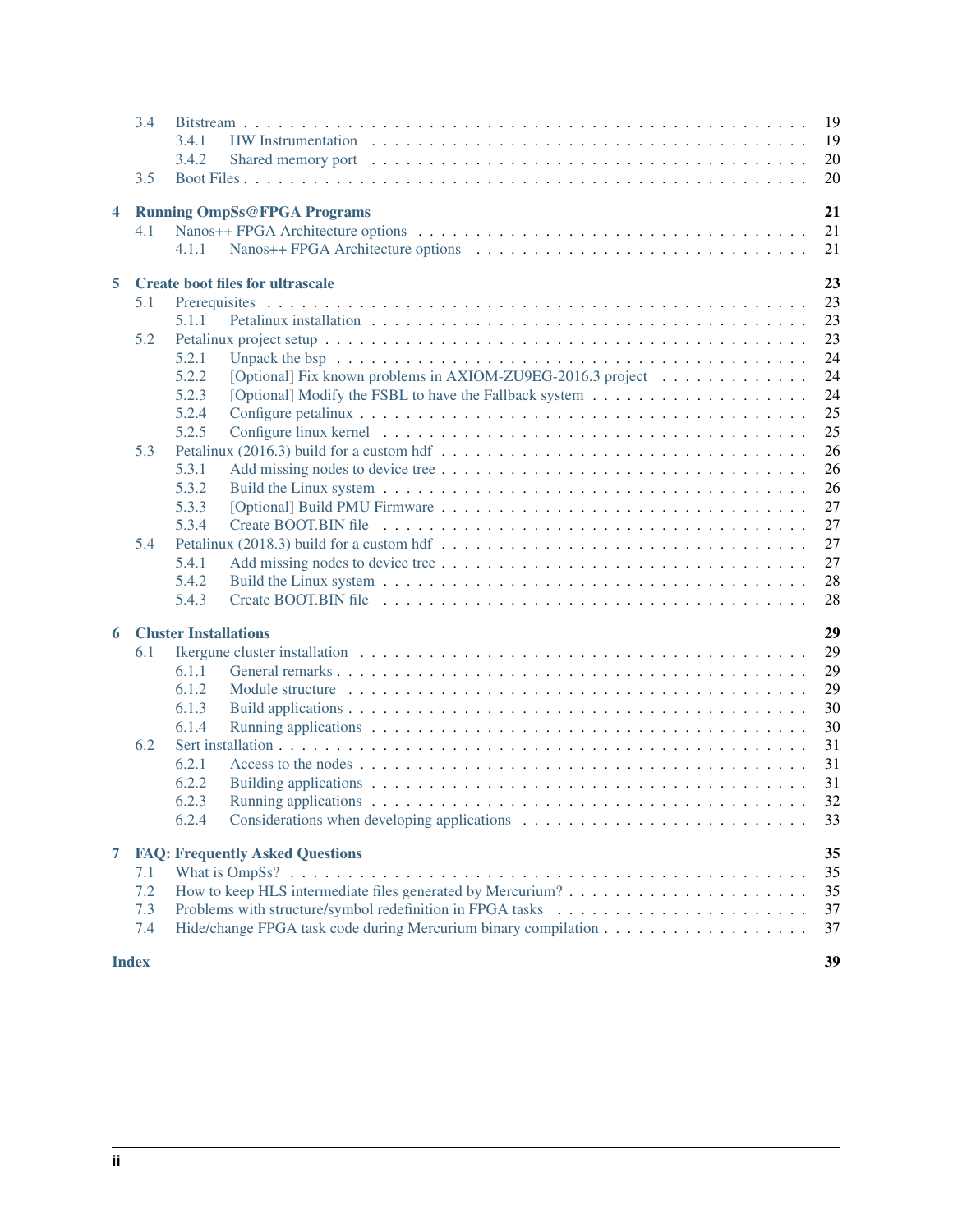<span id="page-4-0"></span>The information included in this document is provided "as is", with no warranties whatsoever, including any warranty of merchantability, fitness for any particular purpose, or any warranty otherwise arising out of any proposal, specification, or sample. The document is not guaranteed to be complete and/or error-free at this stage and it is subject to changes without furthernotice. Barcelona Supercomputing Center will not assume any responsibility for errors or omissions in this document. Please send comments, corrections and/or suggestions to ompss-fpga-support at bsc.es. This document is provided for informational purposes only.

Note: There is a PDF version of this document at [http://pm.bsc.es/ftp/ompss-at-fpga/doc/user-guide-3.1.0/](http://pm.bsc.es/ftp/ompss-at-fpga/doc/user-guide-3.1.0/OmpSsFPGAUserGuide.pdf) [OmpSsFPGAUserGuide.pdf](http://pm.bsc.es/ftp/ompss-at-fpga/doc/user-guide-3.1.0/OmpSsFPGAUserGuide.pdf)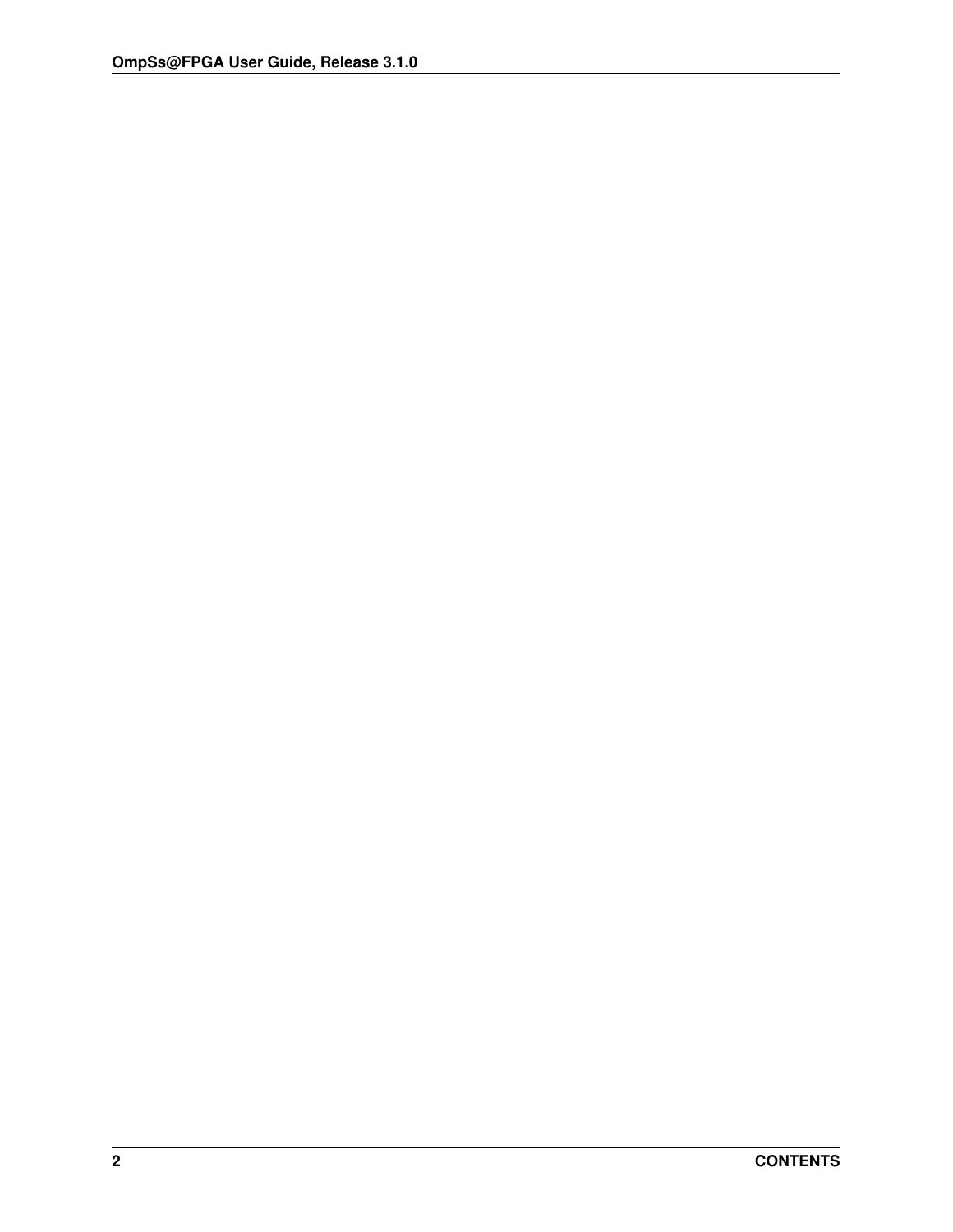## **INSTALL OMPSS@FPGA TOOLCHAIN**

<span id="page-6-0"></span>This page should help you install the [OmpSs@FPGA](mailto:OmpSs@FPGA) toolchain. However, it is preferred using the pre-build Docker image with the latest stable toolchain. They are available at DockerHUB [\(https://hub.docker.com/r/bscpm/ompss\\_at\\_](https://hub.docker.com/r/bscpm/ompss_at_fpga) [fpga\)](https://hub.docker.com/r/bscpm/ompss_at_fpga). Moreover, we distribute pre-built SD images for some SoC. Do not hesitate to contact us at <ompss-fpga-support @ bsc.es> if you need help.

First, it describes the prerequisites to do the toolcahin installation. After that, the following sections explain different approaches to do the installation.

## <span id="page-6-1"></span>**1.1 Prerequisites**

- Git Large File Storage [\(https://git-lfs.github.com/\)](https://git-lfs.github.com/)
- Python 3.5 or later [\(https://www.python.org/\)](https://www.python.org/)
- Vendor backends: Xilinx Vivado 2018.3 or later [\(https://www.xilinx.com/products/design-tools/vivado.html\)](https://www.xilinx.com/products/design-tools/vivado.html)

### <span id="page-6-2"></span>**1.1.1 Git Large File Storage**

AIT repository uses Git Large File Storage to handle relatively-large files that are frequently updated (i.e. hardware runtime IP files) to avoid increasing the history size unnecessarily. You must install it so Git is able to download these files.

Follow instructions on their website to install it.

### <span id="page-6-3"></span>**1.1.2 Vendor backends - Xilinx Vivado**

Follow installation instructions from Xilinx Vivado, VivadoHLS and SDK, as well as the device support for the devices you're working, should be enabled during setup. However, components can be added or removed afterwards.

## <span id="page-6-4"></span>**1.2 Stable release**

There is a meta-repository that points to latest stable version of all tools: [https://github.com/bsc-pm-ompss-at-fpga/](https://github.com/bsc-pm-ompss-at-fpga/ompss-at-fpga-releases) [ompss-at-fpga-releases.](https://github.com/bsc-pm-ompss-at-fpga/ompss-at-fpga-releases) It contains a Makefile that based on some environment variables will compile and install the toolchain. The evironment variables are:

- TARGET [Def: aarch64-linux-qnu] Linux architecture that toolchain will target
- PREFIX\_HOST [Def: /] Installation prefix for the host tools (e.g. mcxx, ait)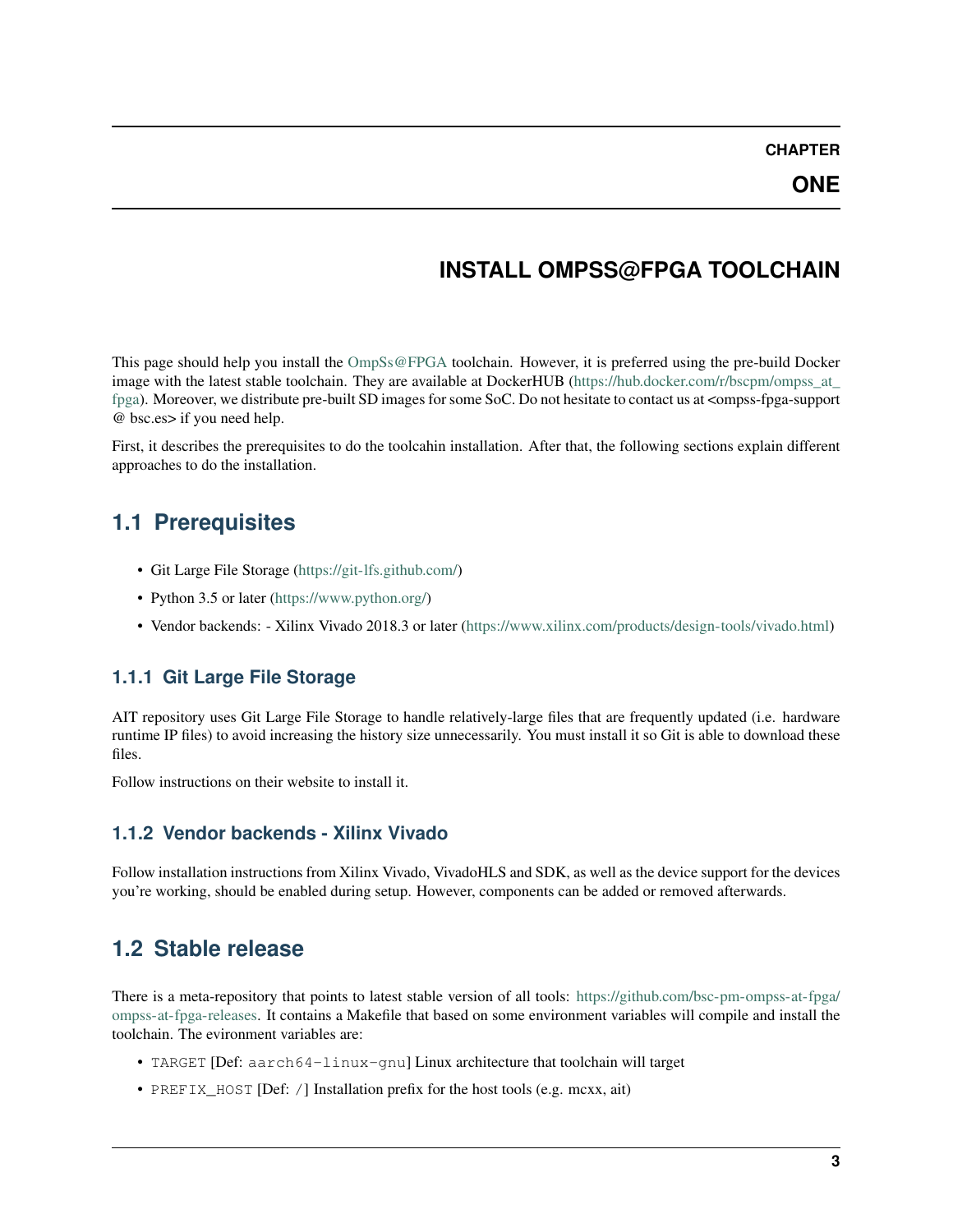- PREFIX TARGET [Def: /] Installation prefix for the target tools (e.g. nanox, libxdma)
- EXTRAE\_HOME [Def: ] (Optional) Extrae installation path
- BUILDCPUS [Def: nproc] Number of processes used for building

The following example will cross-build the toolchain for the *aarch64-linux-gnu* architecture and install it in /opt/ bsc/host-arm64/ompss and /opt/bsc/arm64/ompss:

```
git clone --recursive https://github.com/bsc-pm-ompss-at-fpga/ompss-at-fpga-releases.
˓→git
cd ompss-at-fpga-releases
export TARGET=aarch64-linux-gnu
export PREFIX_HOST=/opt/bsc/host-arm64/ompss
export PREFIX_TARGET=/opt/bsc/arm64/ompss
make
```
## <span id="page-7-0"></span>**1.3 Individual git repos**

The master branches of all tools should generate a compatible toolchain. Each package should contain information about how to compile/install itself, look for the README files. The following points briefly describe each tool and provide a possible build configuration/setup for each one. We assume that all packages will be installed in a Linux OS in the /opt/bsc/arm64/ompss folder. Moreover, we assume that the packages will be cross-compiled from an Intel machine to be run on an ARM64 embedded board.

### List of tools to install:

- [AIT][\(https://github.com/bsc-pm-ompss-at-fpga/ait\)](https://github.com/bsc-pm-ompss-at-fpga/ait)
- [Kernel module][\(https://github.com/bsc-pm-ompss-at-fpga/ompss-at-fpga-kernel-module\)](https://github.com/bsc-pm-ompss-at-fpga/ompss-at-fpga-kernel-module)
- [xdma][\(https://github.com/bsc-pm-ompss-at-fpga/xdma\)](https://github.com/bsc-pm-ompss-at-fpga/xdma)
- [xtasks][\(https://github.com/bsc-pm-ompss-at-fpga/xtasks\)](https://github.com/bsc-pm-ompss-at-fpga/xtasks)
- [Nanos++][\(https://github.com/bsc-pm-ompss-at-fpga/nanox\)](https://github.com/bsc-pm-ompss-at-fpga/nanox)
- [Mercurium][\(https://github.com/bsc-pm-ompss-at-fpga/mcxx\)](https://github.com/bsc-pm-ompss-at-fpga/mcxx)

### <span id="page-7-1"></span>**1.3.1 Accelerator Integration Tool (AIT)**

To install AIT just clone the repository, run the <ait>/install.sh script and add PREFIX/ait/ to PATH.

```
git clone https://github.com/bsc-pm-ompss-at-fpga/ait
cd ait
git lfs install
git lfs fetch
./install.sh PREFIX/ait/ all all
export PATH=PREFIX/ait/:$PATH
```
### <span id="page-7-2"></span>**1.3.2 Kernel module**

The driver is only needed to execute the applications. To compile them, the library must be installed on the host but the kernel module may not be loaded. Example to cross-compile the driver: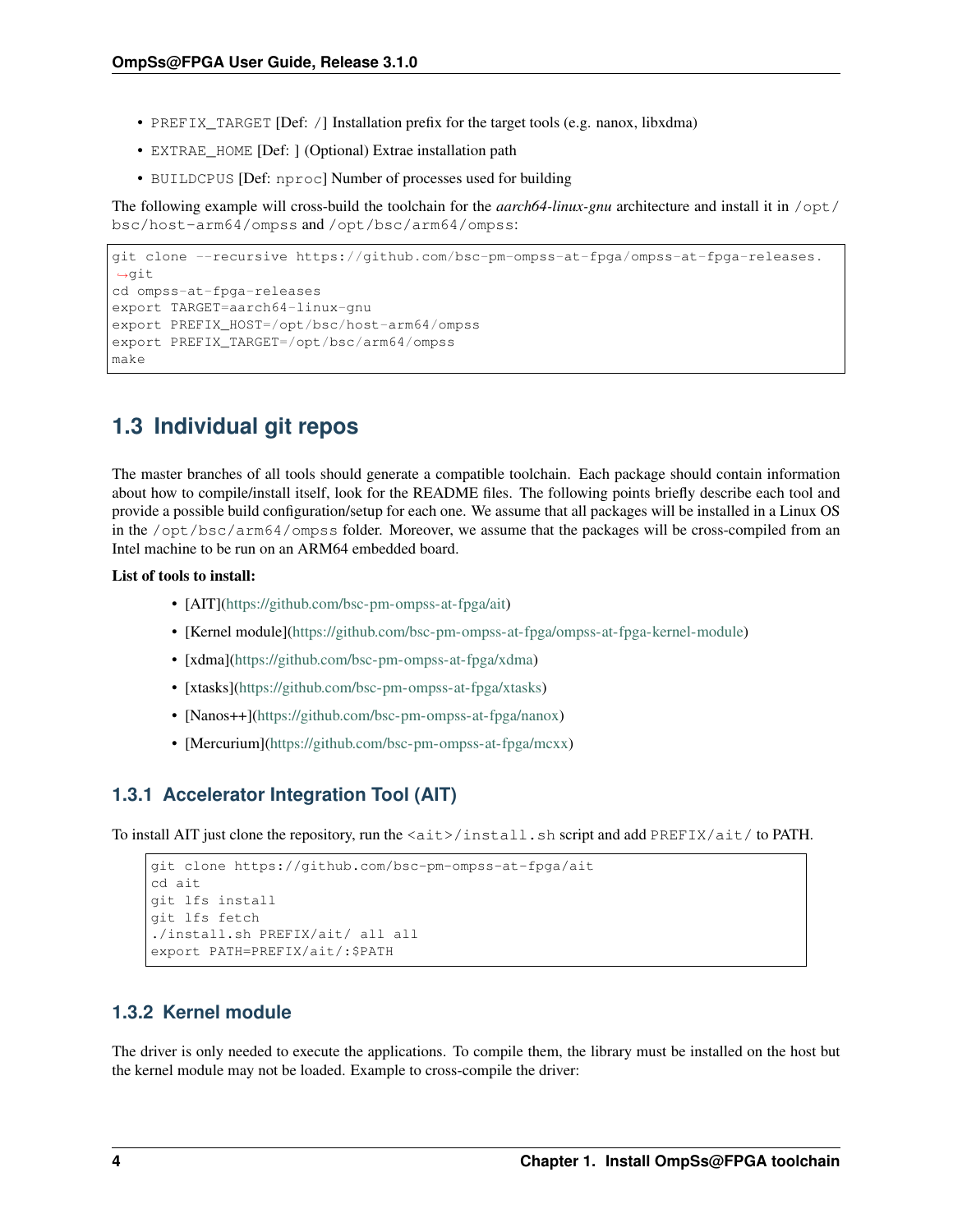```
git clone https://github.com/bsc-pm-ompss-at-fpga/ompss-at-fpga-kernel-module
cd ompss-at-fpga-kernel-module
export CROSS_COMPILE=aarch64-linux-gnu-
export KDIR=/home/my_user/kernel-headers
export ARCH=arm64
make
```
## <span id="page-8-0"></span>**1.3.3 XDMA**

Example to cross-compile the library and install it in the /opt/bsc/arm64/ompss/libxdma folder:

```
git clone https://github.com/bsc-pm-ompss-at-fpga/xdma
cd xdma/src/zynq
export CROSS_COMPILE=aarch64-linux-gnu-
export KERNEL_MODULE_DIR=/path/to/ompss-at-fpga/kernel/module/src
make
make PREFIX=/opt/bsc/arm64/ompss/libxdma install
```
### <span id="page-8-1"></span>**1.3.4 xTasks**

Example to cross-compile the library and install it in the `/opt/bsc/arm64/ompss/libxtasks folder:

```
git clone https://github.com/bsc-pm-ompss-at-fpga/xtasks
cd xtasks/src/zynq
export CROSS_COMPILE=aarch64-linux-gnu-
export LIBXDMA_DIR=/opt/bsc/arm64/ompss/libxdma
make
make PREFIX=/opt/bsc/arm64/ompss/libxtasks install
```
### <span id="page-8-2"></span>**1.3.5 Nanos++**

Example to cross-compile the runtime library and install it in the /opt/bsc/arm64/ompss/nanox folder:

```
git clone https://github.com/bsc-pm-ompss-at-fpga/nanox
cd nanox
autoreconf -ifv
mkdir build-fpga-arm64
cd build-fpga-arm64
../configure --prefix=/opt/bsc/arm64/ompss/nanox --host=aarch64-linux-gnu host_
˓→alias=aarch64-linux-gnu --with-xtasks=/opt/bsc/arm64/ompss/libxtasks [--with-
˓→extrae=/opt/bsc/arm64/ompss/extrae]
make
make install
```
### <span id="page-8-3"></span>**1.3.6 Nanos++ with cluster support**

Example to cross-compile the runtime library, with cluster architecture enabled, and install it in the  $\sqrt{\text{opt}}$ bsc/ arm64/ompss/nanox folder. The example assumes that mpich and GASNet are already compiled and installed.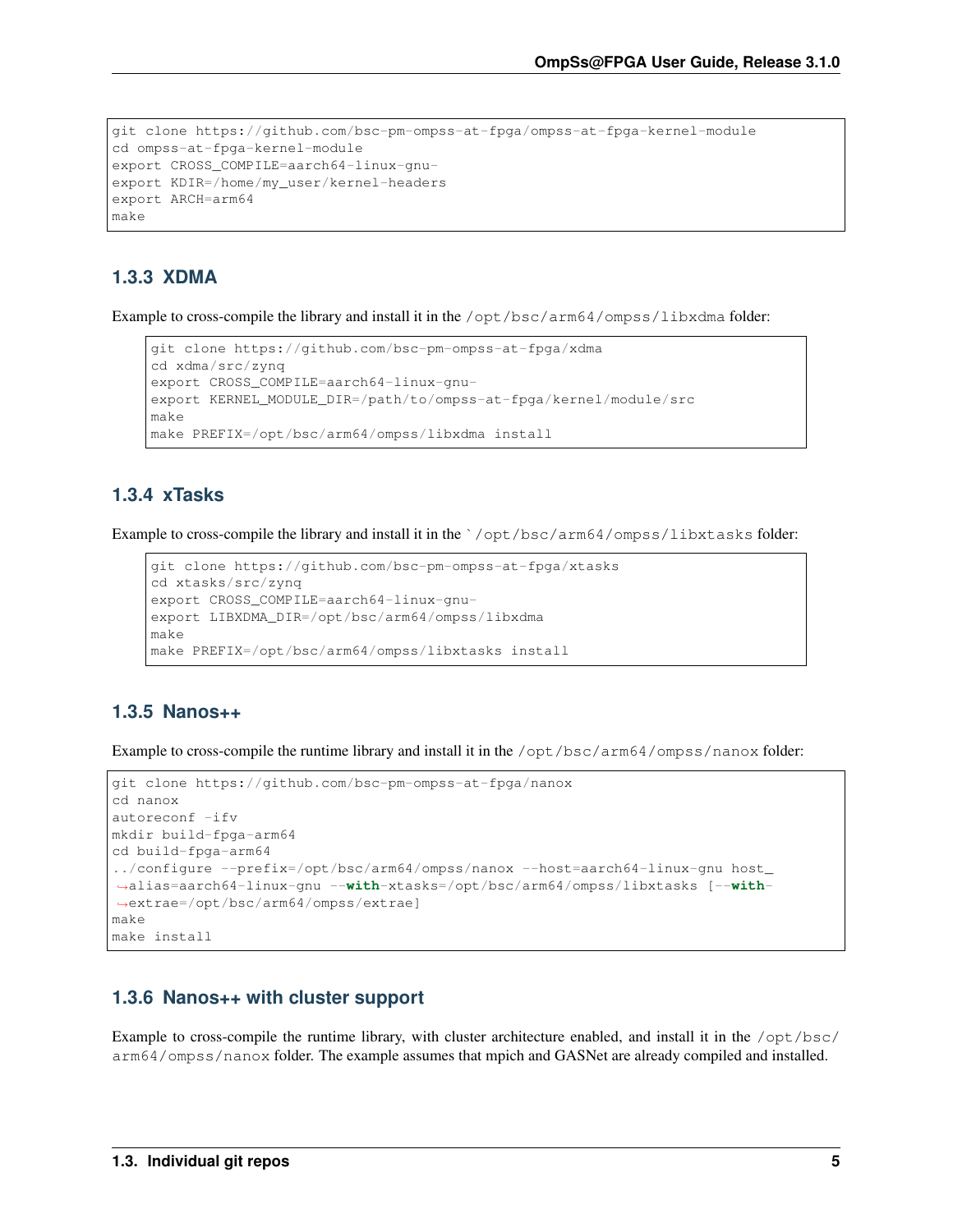```
git clone https://github.com/bsc-pm-ompss-at-fpga/nanox
cd nanox
autoreconf -ifv
mkdir build-fpga-cluster-arm64
cd build-fpga-cluster-arm64
export PATH=$PATH:/opt/bsc/arm64/ompss/mpich/bin
../configure --prefix=/opt/bsc/arm64/ompss/nanox --host=aarch64-linux-gnu host_
˓→alias=aarch64-linux-gnu --with-xtasks=/opt/bsc/arm64/ompss/libxtasks --with-gasnet=/
˓→opt/bsc/arm64/ompss/gasnet --with-mpi=/opt/bsc/arm64/ompss/mpich LDFLAGS="-Wl,--
˓→allow-shlib-undefined" MPICC=mpicc MPICXX=mpicxx CC=aarch64-linux-gnu-gcc
˓→CXX=aarch64-linux-gnu-g++
make
make install
```
## <span id="page-9-0"></span>**1.3.7 Mercurium**

Example to build a Mercurium cross-compiler that runs on the host and creates binaries for another platform (ARM64 in the example):

```
git clone https://github.com/bsc-pm-ompss-at-fpga/mcxx
cd mcxx
autoreconf -ifv
mkdir build-fpga
cd build-fpga
../configure --prefix=/opt/bsc/host-arm64/ompss/mcxx-arm64 --with-nanox=/opt/bsc/
˓→arm64/ompss/nanox --enable-ompss --enable-tl-openmp-nanox --target=aarch64-linux-
˓→gnu target_alias=aarch64-linux-gnu
make
make install
```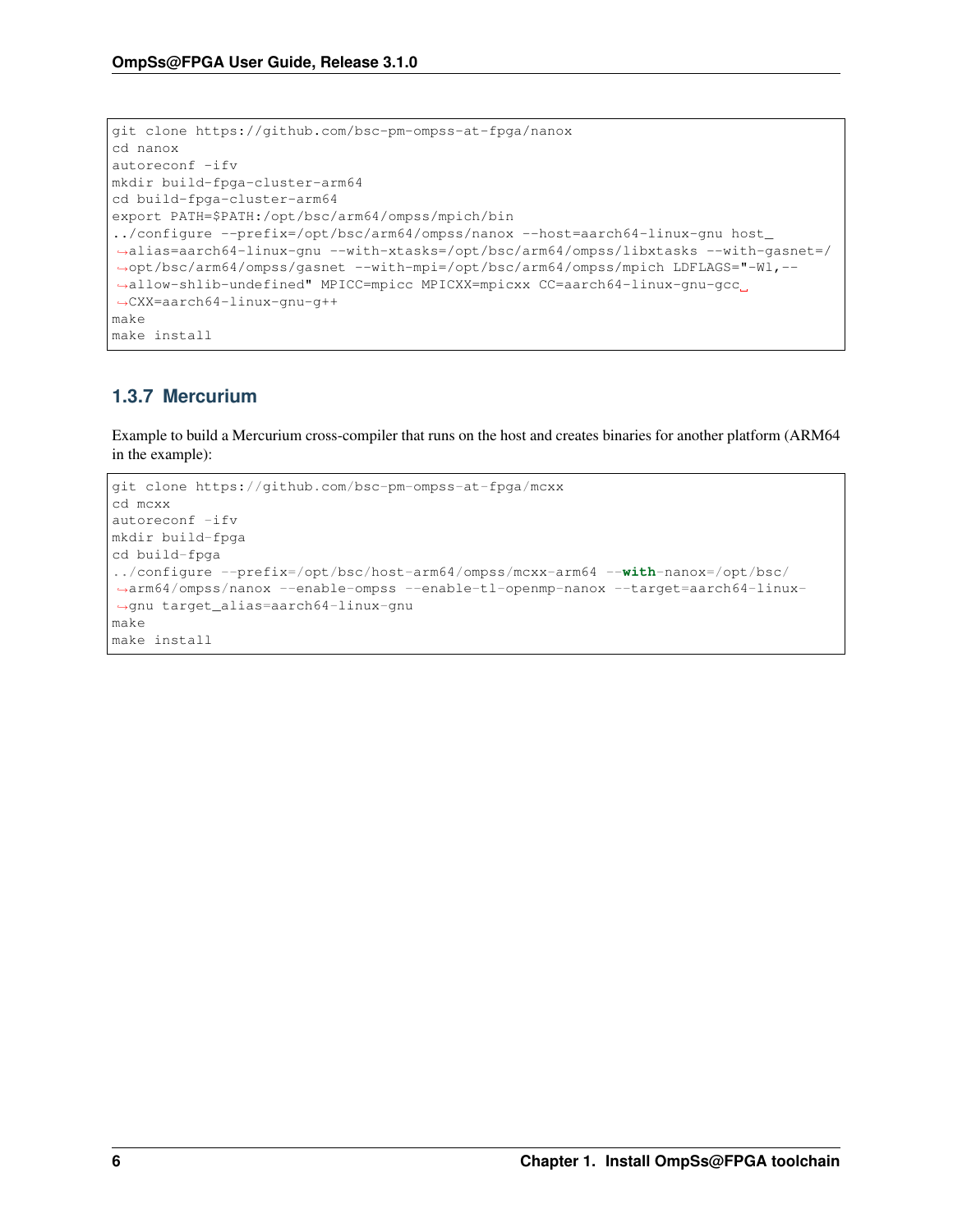**CHAPTER**

## **DEVELOP OMPSS@FPGA PROGRAMS**

<span id="page-10-0"></span>Most of the required information to develop an  $OmpSs@FPGA$  application should be in the general OmpSs documentation [\(https://pm.bsc.es/ompss-docs/book/index.html\)](https://pm.bsc.es/ompss-docs/book/index.html). Note that, there may be some unsupported/not-working OmpSs features and/or syntax when using FPGA tasks. If you have some problem or realize any bug, do not hesitate to contact us or open an issue.

To create an FPGA task you need to add the target directive before the task directive. For example:

```
const unsigned int LEN = 8;
#pragma omp target device(fpga)
#pragma omp task out([LEN]dst, const char val)
void memset(char * dst, const char val) {
  for (unsigned int i=0; i < LEN; ++i) {
    dst[i] = val;}
}
```
## <span id="page-10-1"></span>**2.1 Limitations**

There are some limitations when developing an [OmpSs@FPGA](mailto:OmpSs@FPGA) application:

- Only C/C++ are supported, not Fortran.
- Only function declarations can be annotated as FPGA tasks.
- Avoid using global variables which are not listed in the dependences/copies. They can be used through function arguments.
- The macros cannot be used within #pragmas as explained in OmpSs user guide [\(https://pm.bsc.es/ftp/](https://pm.bsc.es/ftp/ompss/doc/user-guide/faq-macros.html) [ompss/doc/user-guide/faq-macros.html\)](https://pm.bsc.es/ftp/ompss/doc/user-guide/faq-macros.html).
- The HLS source code generated by Mercurim for each FPGA task will not contain the includes in the original source file but the ones finished in .fpga.h or .fpga .
- The FPGA task code cannot perform general system calls, and only some Nanos + APIs are supported.
- The usage of size\_t, signed long int or unsigned long int is not recommended inside the FPGA accelerator code. They may have different widths in the host and in the FPGA.

## <span id="page-10-2"></span>**2.2 Clauses of target directive**

The following sections list the clauses that can be used in the target directive.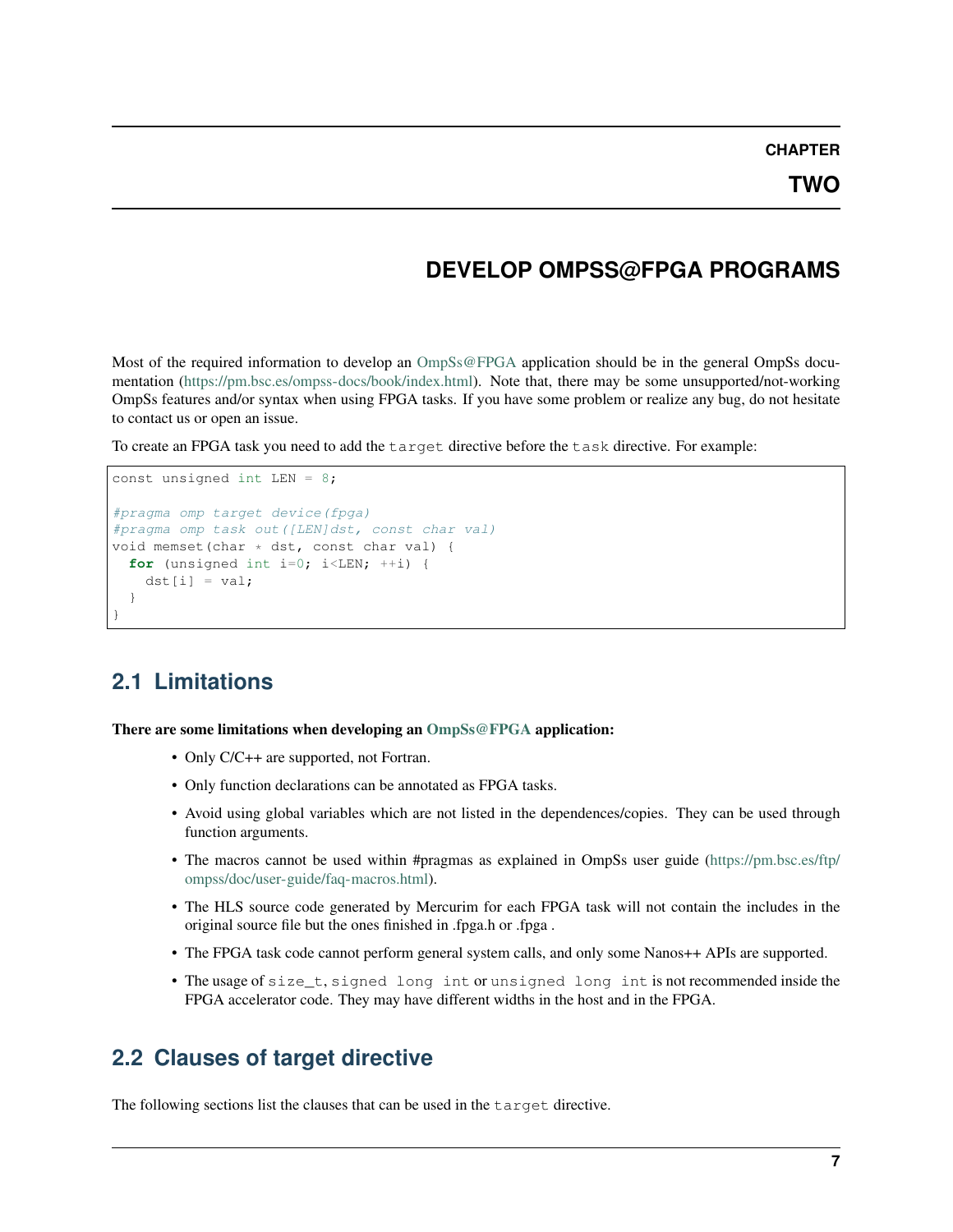### <span id="page-11-0"></span>**2.2.1 num\_instances**

Defines the number of instances to place in the FPGA bitstream of a task. Usage example:

```
const unsigned int LEN = 8;
#pragma omp target device(fpga) num_instances(3)
#pragma omp task out([LEN]dst)
void memset(char * dst, const char val) {
  for (unsigned int i=0; i <LEN; ++i) {
    dst[i] = val;}
}
```
### <span id="page-11-1"></span>**2.2.2 onto**

The information in this clause is used at runtime to send the tasks to the corresponding FPGA accelerator. This means that a FPGA task has the onto(0) it can only run in accelerators that are of *type 0*. The value provided in this clause will overwrite the value automatically generated by Merciurim (a hash based on the source file and function name) to match the tasks. Usage example:

```
const unsigned int LEN = 8;
#pragma omp target device(fpga) onto(100)
#pragma omp task out([LEN]dst)
void memset_char(char * dst, const char val) {
  for (unsigned int i=0; i<LEN; +i) {
    dst[i] = val;}
}
#pragma omp target device(fpga) onto(101)
#pragma omp task out([LEN]dst)
void memset_float(float * dst, const float val) {
  for (unsigned int i=0; i < LEN; ++i) {
    dst[i] = val;}
}
```
### <span id="page-11-2"></span>**2.2.3 localmem\_copies**

Promote the task copies like they were annotated into the  $localmem clause$ . This clause is enabled by default, unless the localmem clause is present.

### <span id="page-11-3"></span>**2.2.4 no\_localmem\_copies**

Do not promote the task copies into the localmem clause.

### <span id="page-11-4"></span>**2.2.5 localmem**

Defines the memory regions that the FPGA task wrapper must catch in BRAMs. This creates a local copy of the parameter in the FPGA task accelerator which can be accessed faster than dispatching memory accesses. The data is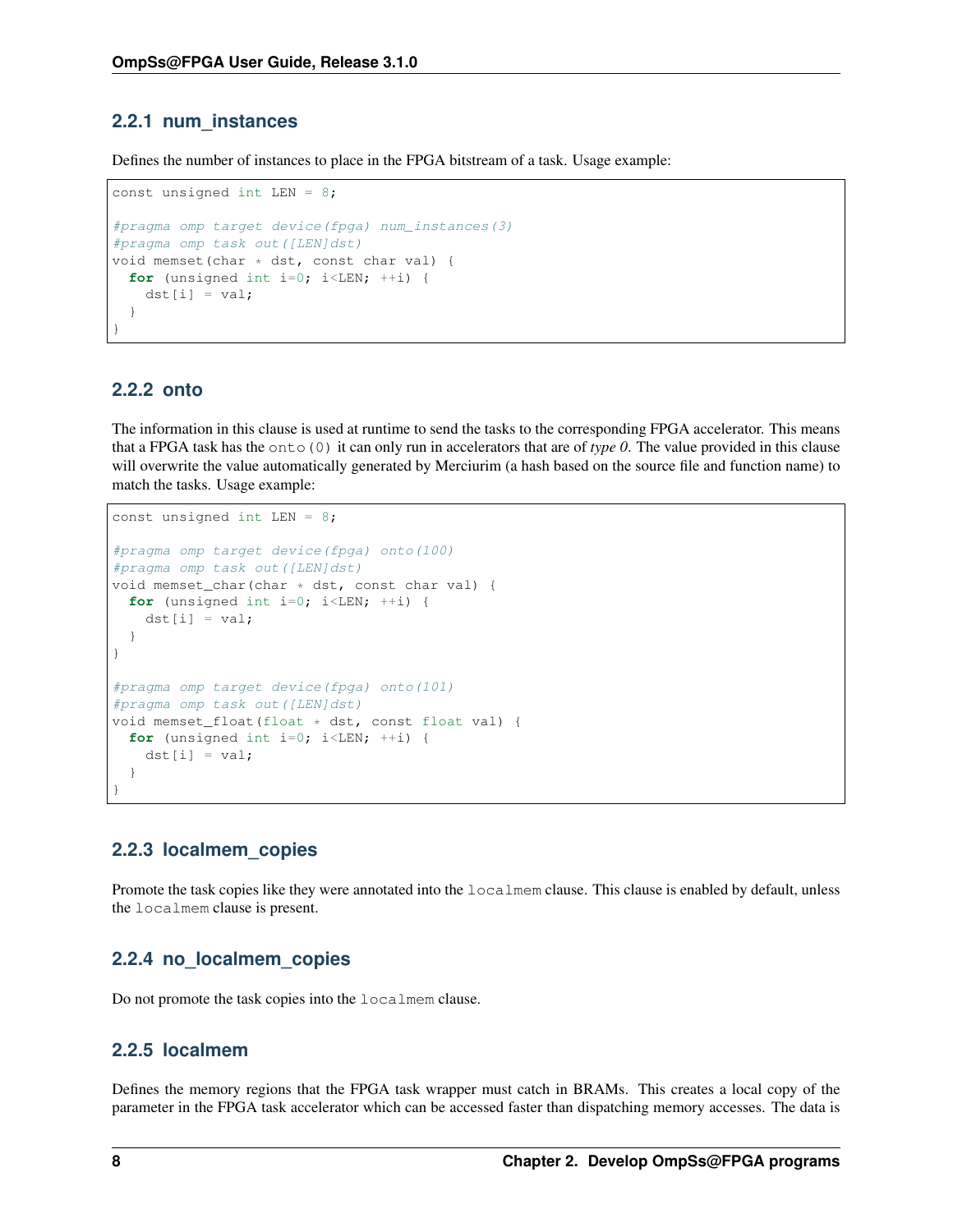<span id="page-12-3"></span>copied from the FPGA addressable memory into the FPGA task accelerator before launching the task execution. If the parameter is not labeled with the const modifier, the wrapper includes support for writing back the local copy into memory after the task execution. Both input and output data movements, may be dynamically disabled by the runtime based on its knowledge about task copies and predecessor/successor tasks. Usage example:

```
const unsigned int LEN = 8;
#pragma omp target device(fpga) localmem([LEN]dst)
#pragma omp task out([LEN]dst)
void memset(char * dst, const char val) {
  for (unsigned int i=0; i < LEN; ++i) {
   dst[i] = val;}
}
```
### <span id="page-12-0"></span>**2.2.6 period**

Defines the task period in microseconds. The usage of this clause makes the task a recurrent task that is executed (at most) every period microseconds. Usage example where a task is executed every second:

```
const unsigned int LEN = 8;
#pragma omp target device(fpga) period(1000000)
#pragma omp task
void memset(char * dst, const char val) {
 for (unsigned int i=0; i<LEN; +i) {
   dst[i] = val;}
}
```
### <span id="page-12-1"></span>**2.2.7 num\_repetitions**

Defines the number of repetitions that a recurrent task has to be executed before it becomes finished. The usage of this clause makes the task a recurrent task that is executed N times. Usage example where the task body is executed 100 times:

```
const unsigned int LEN = 8;
#pragma omp target device(fpga) num_repetitions(100)
#pragma omp task
void memset(char * dst, const char val) {
 for (unsigned int i=0; i <LEN; ++i) {
   dst[i] = val;}
}
```
## <span id="page-12-2"></span>**2.3 Calls to Nanos++ API**

The list of Nanos++ APIs and their details can be found in the following section. Note that not all Nanos++ APIs can be called within FPGA tasks and others only are supported within them.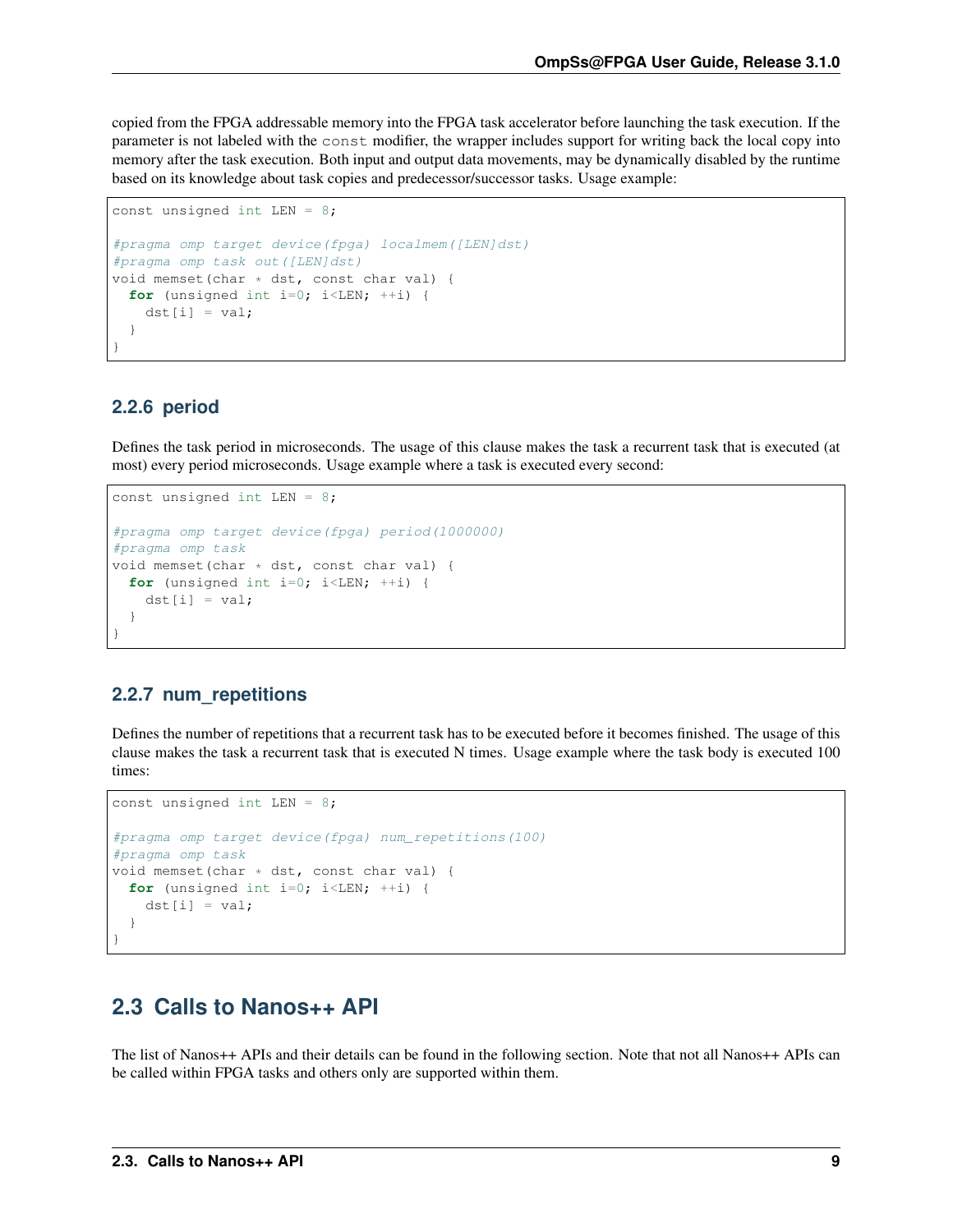### <span id="page-13-0"></span>**2.3.1 Nanos++ Instrumentation API**

The following sections list and summarize the Nanos++ Instrumentation API relevant for the FPGA tasks.

#### **nanos\_instrument\_register\_key\_with\_key**

Register an event key.

#### Arguments:

- event key: Integer event identifier. It should be the same passed to calls inside the FPGA task. The event key can be any positive integer value greater then or equal to 1000. Events in the 0-999 range are reserved.
- key: An string identifying the event or value, it is used by the nanos instrumentation API to reference an event or a value.
- description: The description string that will be visualized in a trace.
- abort\_when\_registered: Indicates if the runtime should abort when registering an event or value with a key that has been already registered,

#### Return value:

• NANOS OK on success, NANOS ERROR on error.

```
nanos_err_t nanos_instrument_register_key_with_key(
   nanos_event_key_t event_key,
   const char* key,
   const char* description,
   bool abort_when registered
);
```
#### **nanos\_instrument\_register\_value\_with\_val**

Register a value Registering a value is optional. Usually it's only useful if the event has an enumerated value, such a set of states.

#### Arguments:

- val: Integer value. It should be the same passed to calls inside the FPGA task.
- key: String identifier for the event used in nanos\_instrument\_register\_key\_with\_key call.
- value: An string identifying the event value to be registered.
- description: The description string that will be visualized in a trace.
- abort\_when\_registered: Indicates if the runtime should abort when registering an event or value with a key that has been already registered,

#### Return value:

• NANOS\_OK on success, NANOS\_ERROR on error.

```
nanos_err_t nanos_instrument_register_value_with_val(
   nanos_event_value_t val,
   const char* key,
   const char *value,
   const char* description,
   bool abort_when registered
);
```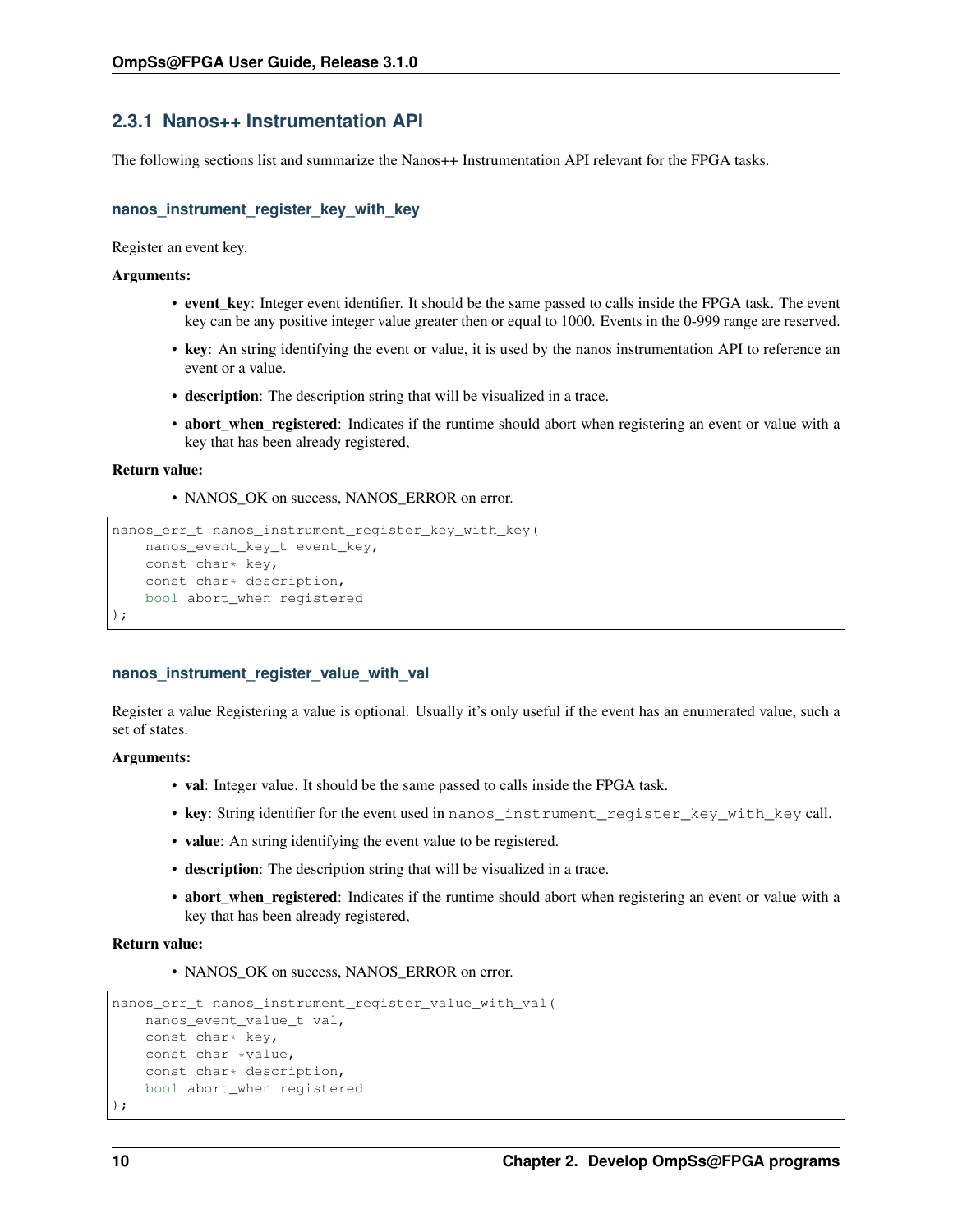#### **nanos\_instrument\_burst\_begin**

This Nanos++ API can be called inside an FPGA task.

```
nanos_err_t nanos_instrument_burst_begin(
   nanos_event_key_t event,
   nanos event value t value
);
```
#### **nanos\_instrument\_burst\_end**

This Nanos++ API can be called inside an FPGA task.

```
nanos_err_t nanos_instrument_burst_end(
   nanos_event_key_t event,
   nanos_event_value_t value
);
```
#### **nanos\_instrument\_point\_event**

This Nanos++ API can be called inside an FPGA task.

```
nanos_err_t nanos_instrument_point_event(
   nanos_event_key_t event,
   nanos_event_value_t value
);
```
#### **Full example**

```
const unsigned int BSIZE = 256;
const nanos_event_key_t DOT_COMPUTATION = 1000;
const nanos_event_key_t DOT_ITERATION = 1001;
#pragma omp target device(fpga)
#pragma omp task in([BSIZE]v1, [BSIZE]v2) inout([1]result)
void dotProduct(float *v1, float *v2, float *result) {
 nanos_instrument_burst_begin(DOT_COMPUTATION, 1);
 int resultLocal = result[0];
 for (unsigned int i = 0; i < BSIZE; ++i) {
   nanos_instrument_point_event(DOT_ITERATION, i);
   resultLocal += v1[i] * v2[i];}
 result[0] = resultLocal;
 nanos_instrument_burst_end(DOT_COMPUTATION, 1);
}
int main() {
 ...
 //register fpga events
 nanos_instrument_register_key_with_key(DOT_COMPUTATION, "dotProduct_computation",
˓→"dot product computation", true);
 nanos_instrument_register_key_with_key(DOT_ITERATION, "dotProduct_iteration", "dot_
˓→product main loop iteration", true);
```
(continues on next page)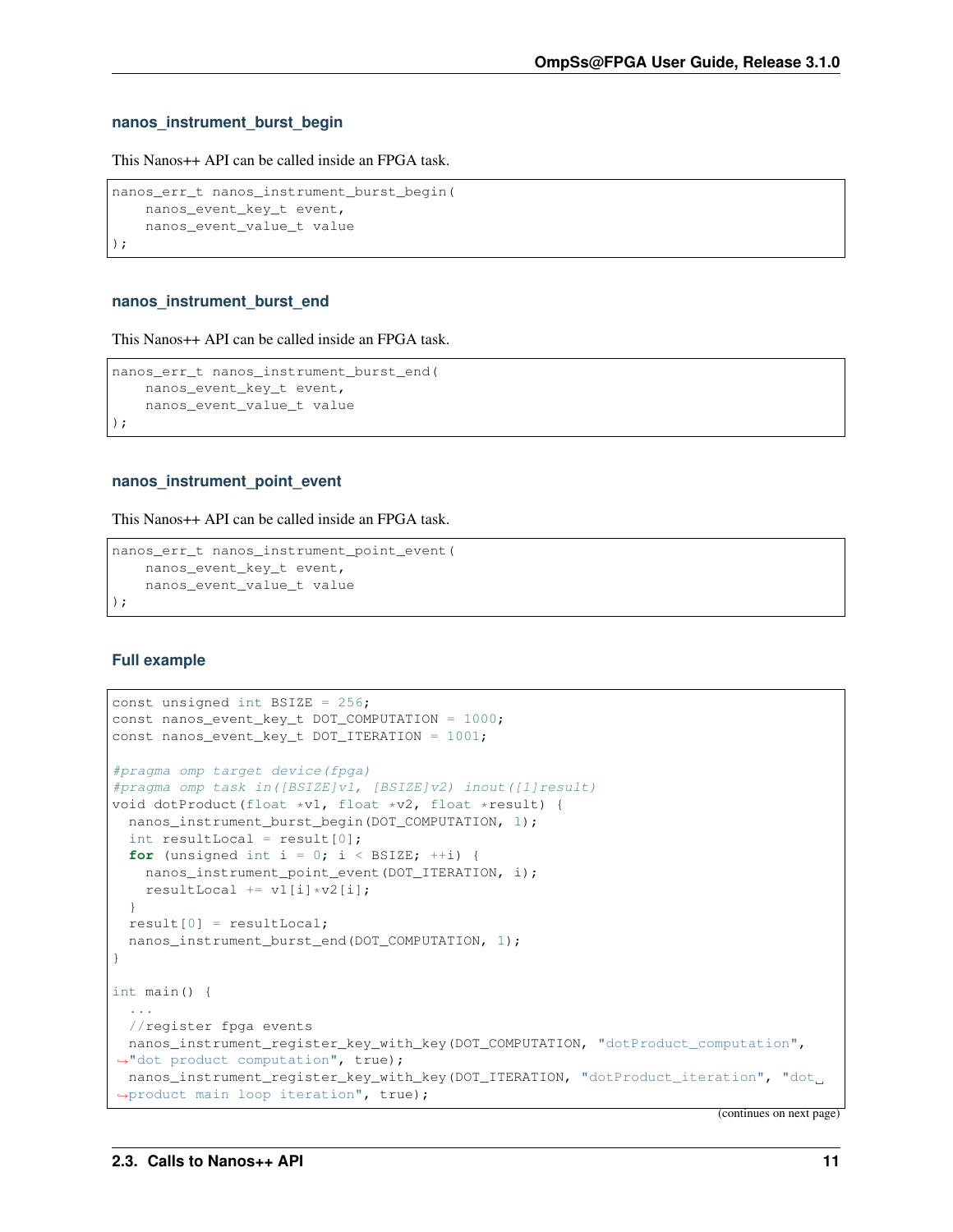(continued from previous page)

```
for (unsigned int i = 0; i < vecSize; i += BSIZE) {
 dotProduct(v1+i, v2+i, &result);
}
#pragma omp taskwait
...
```
### <span id="page-15-0"></span>**2.3.2 Nanos++ FPGA Architecture API**

The following sections list and summarize the Nanos++ FPGA Architecture API. The documentation is for the version 10.

#### **Memory Management**

#### **nanos\_fpga\_malloc**

Allocates memory in the FPGA address space and returns a pointer valid for the FPGA tasks. The returned pointer cannot be dereferenced in the host code.

#### Arguments:

}

• len: Length in bytes to allocate.

#### Return value:

• Pointer to the allocated region in the FPGA address space.

```
void * nanos_fpga_malloc(
   size_t len
);
```
#### **nanos\_fpga\_free**

```
void nanos_fpga_free(
    void * fpgaPtr
);
```
### **nanos\_fpga\_memcpy**

```
typedef enum {
   NANOS_COPY_HOST_TO_FPGA,
   NANOS_COPY_FPGA_TO_HOST
} nanos_fpga_memcpy_kind_t;
void nanos_fpga_memcpy(
   void * fpgaPtr,
   void * hostPtr,
   size_t len,
   nanos_fpga_memcpy_kind_t kind
);
```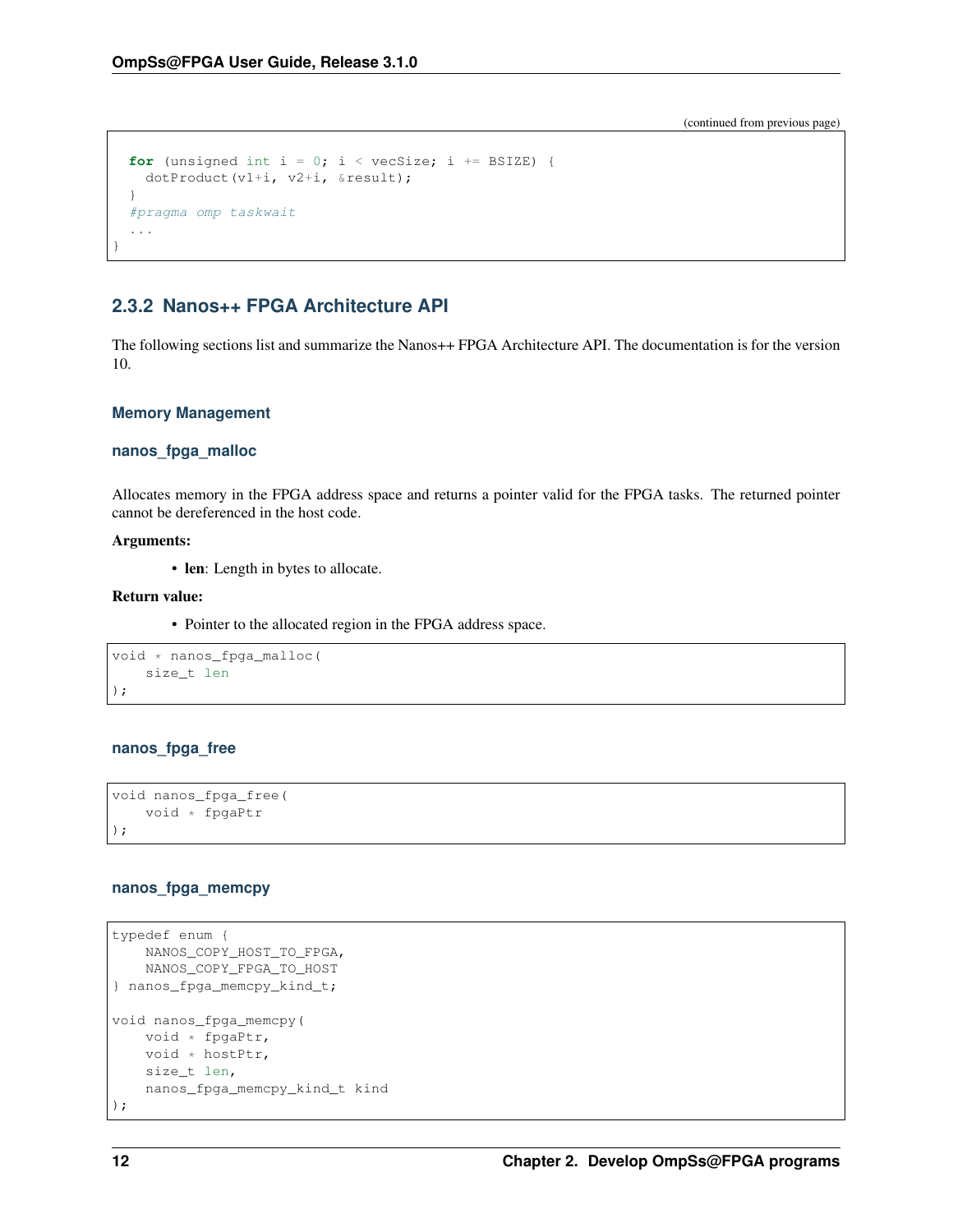### <span id="page-16-0"></span>**Periodic tasks**

#### **nanos\_get\_periodic\_task\_repetition\_num**

This Nanos++ API can be called inside an FPGA task.

Returns the current repetition number inside a periodic task. First execution in the repetition 1. It will return a 0 if called outside a periodic task.

unsigned int nanos\_get\_periodic\_task\_repetition\_num();

#### **nanos\_cancel\_periodic\_task**

This Nanos++ API can be called inside an FPGA task.

Aborts the remaining repetitions of a periodic task and finishes it at the end of task code.

void nanos\_cancel\_periodic\_task();

#### **Time information**

#### **nanos\_fpga\_get\_time\_cycle**

This Nanos++ API only can be called inside an FPGA task.

Returns the current timestamp since last reset in FPGA task accelerator cycles.

unsigned long long int nanos\_fpga\_get\_time\_cycle();

#### **nanos\_fpga\_get\_time\_us**

This Nanos++ API only can be called inside an FPGA task.

Returns the current timestamp since last reset in microseconds.

unsigned long long int nanos\_fpga\_get\_time\_us();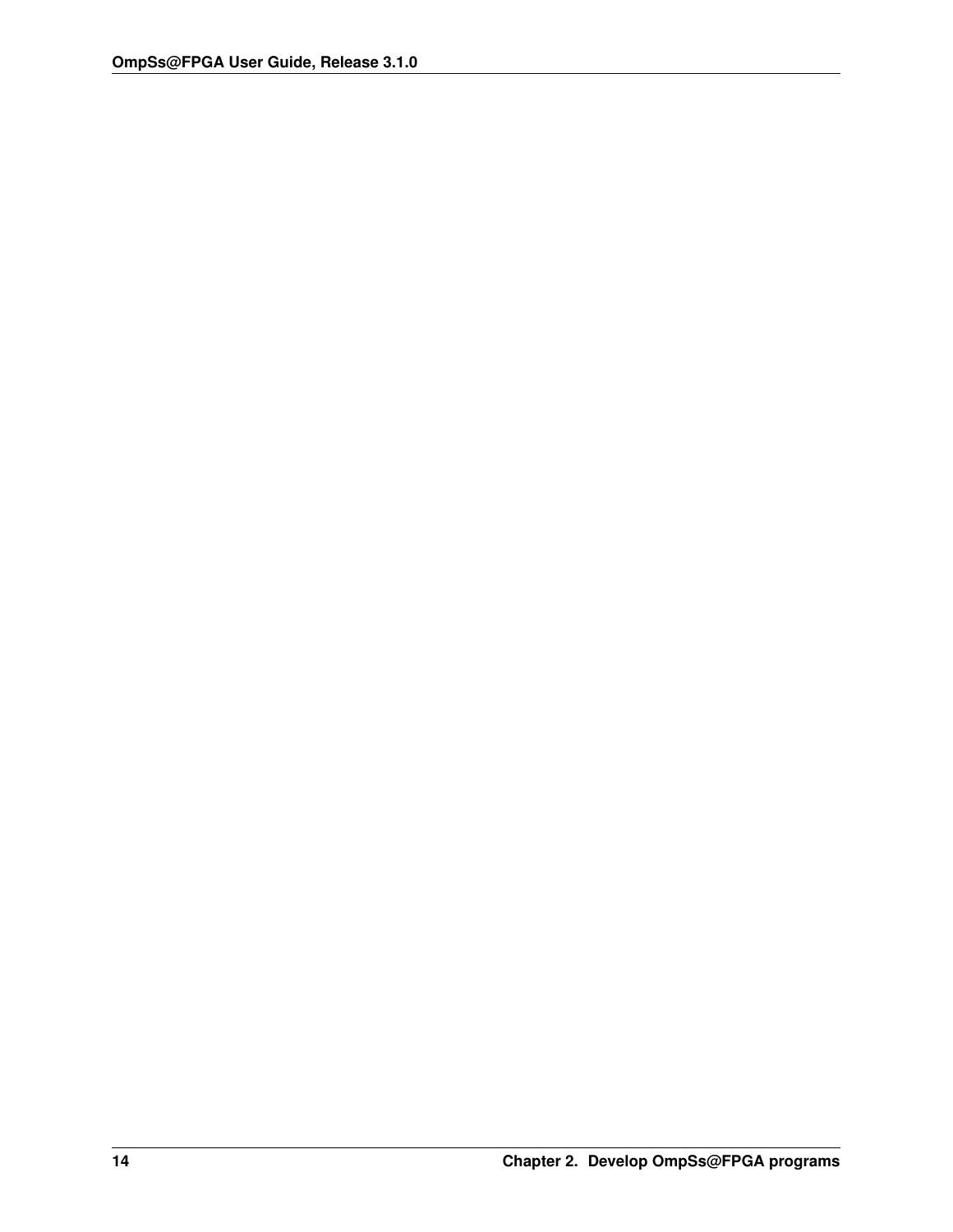**CHAPTER**

**THREE**

## **COMPILE OMPSS@FPGA PROGRAMS**

<span id="page-18-4"></span><span id="page-18-0"></span>To compile an OmpSs@FPGA program you should follow the general OmpSs compilation procedure using the Mercurium compiler. More information is provided in the OmpSs User Guide [\(https://pm.bsc.es/ftp/ompss/doc/user-guide/](https://pm.bsc.es/ftp/ompss/doc/user-guide/compile-programs.html) [compile-programs.html\)](https://pm.bsc.es/ftp/ompss/doc/user-guide/compile-programs.html). The following sections detail the specific options of Mercurium to generate the binaries, bitstream and boot files.

The entire list of Mercurium options (for the FPGA phase) and AIT arguments are available here:

## <span id="page-18-1"></span>**3.1 Mercurium FPGA Phase options**

The following sections list and summarize the Mercurium options from the FPGA Phase.

### <span id="page-18-2"></span>**3.1.1 force\_fpga\_periodic\_support**

Force enabling the periodic tasks support in all FPGA task accelerators. This feature is only enabled in the FPGA task accelerators that require it (the target directive has the period or num\_repetitions caluses). Usage example:

```
fpgacc --ompss --bitstream-generation src/dotproduct.c -o dotproduct \
  --Wf,--board=zedboard --variable=force_fpga_periodic_support:1
```
### <span id="page-18-3"></span>**3.1.2 fpga\_check\_limits\_memory\_port**

[Available in release 2.5.0] Controls whether the limits of local variables should be enforced when fullfilled using the shared memory port. This means, checking that data is not wrote/read behind the local variable limits. This happens when the variable width is not multiple of shared memory port width. By default the check is enabled. Usage example to disable the check:

```
fpgacc --ompss --bitstream-generation src/dotproduct.c -o dotproduct --Wf,--
˓→board=zedboard \
  --variable=fpga_memory_port_width:128 --variable=fpga_check_limits_memory_port:0
```
Warning: This option can reduce the resources usage, but the application must ensure that the localmem variables have widths multiple of the shared memory port width.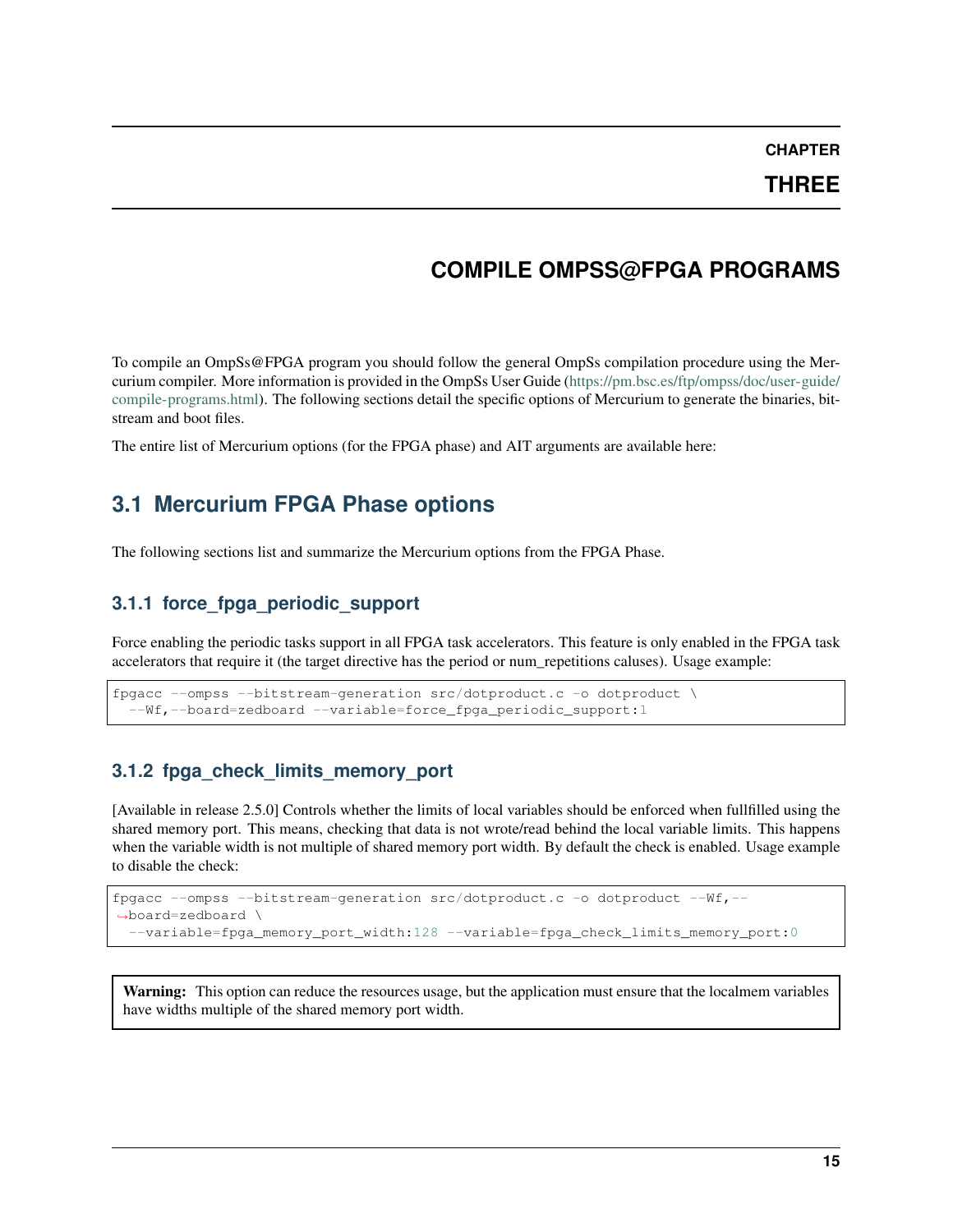### <span id="page-19-0"></span>**3.1.3 fpga\_directive\_data\_pack**

[Available in release 3.0.0] Controls whether the DATA\_PACK directive is placed in the HLS wrapper for struct/class parameters. It is enabled by default (the HLS generation remains equal to previous releases). Usage example to disable the support:

```
fpgacc --ompss --bitstream-generation src/dotproduct.c -o dotproduct \
  --Wf,--board=zedboard --variable=fpga_directive_data_pack:0
```
### <span id="page-19-1"></span>**3.1.4 fpga\_ignore\_deps\_task\_spawn**

Ignore the data dependences when spawning a task inside a FPGA task accelerator. This creates the task like it was annotated without data dependences. Note that this only affects the task spawn inside a FPGA task accelerator, not other devices which may spawn the task task. Usage example:

```
fpgacc --ompss --bitstream-generation src/dotproduct.c -o dotproduct \
 --Wf,--board=zedboard --variable=fpga_ignore_deps_task_spawn:1
```
### <span id="page-19-2"></span>**3.1.5 fpga\_memory\_port\_width**

Defines the width (in bits) of memory ports (only for wrapper localmem data) for FPGA task accelerators. Usage example:

```
fpgacc --ompss --bitstream-generation src/dotproduct.c -o dotproduct \
  --Wf,--board=zedboard --variable=fpga_memory_port_width:128
```
It assumes that all task arguments read through the shared wide port are aligned to the port width. Then, the first element of all arguments with a localmem is aligned to the shared memory port width. For example, a shared memory port with a width of 512 bits will require an alignment of 64 bytes. This alignment has to be enforced in all FPGA task levels. The alignment of data copies managed by Nanos++ can be modified with the fpga-alloc-align option (see nanox-fpga-help for more information). Alternatively, the Mercurium option fpga\_unaligned\_memory\_port adds support for unaligned arguments but with a higher FPGA resource consumption.

### <span id="page-19-3"></span>**3.1.6 fpga\_memory\_ports\_mode**

[Available in release 2.5.0] Changes the creation strategy of memory ports between dedicated (default) and type. The dedicated mode creates a port for each task parameter. The type mode creates a port for each parameter data type. Usage example:

```
fpgacc --ompss --bitstream-generation src/dotproduct.c -o dotproduct \
 --Wf,--board=zedboard --variable=fpga_memory_ports_mode:type
```
### <span id="page-19-4"></span>**3.1.7 fpga\_unaligned\_memory\_port**

[Available in release 2.3.0] Enables the logic to support unaligned memory regions handled by the shared memory port. This option only has effect when the fpga\_memory\_port\_width option is also present. Usage example:

```
fpgacc --ompss --bitstream-generation src/dotproduct.c -o dotproduct \
  --Wf,--board=zedboard --variable=fpga_memory_port_width:128 \
  --variable=fpga_unaligned_memory_port:1
```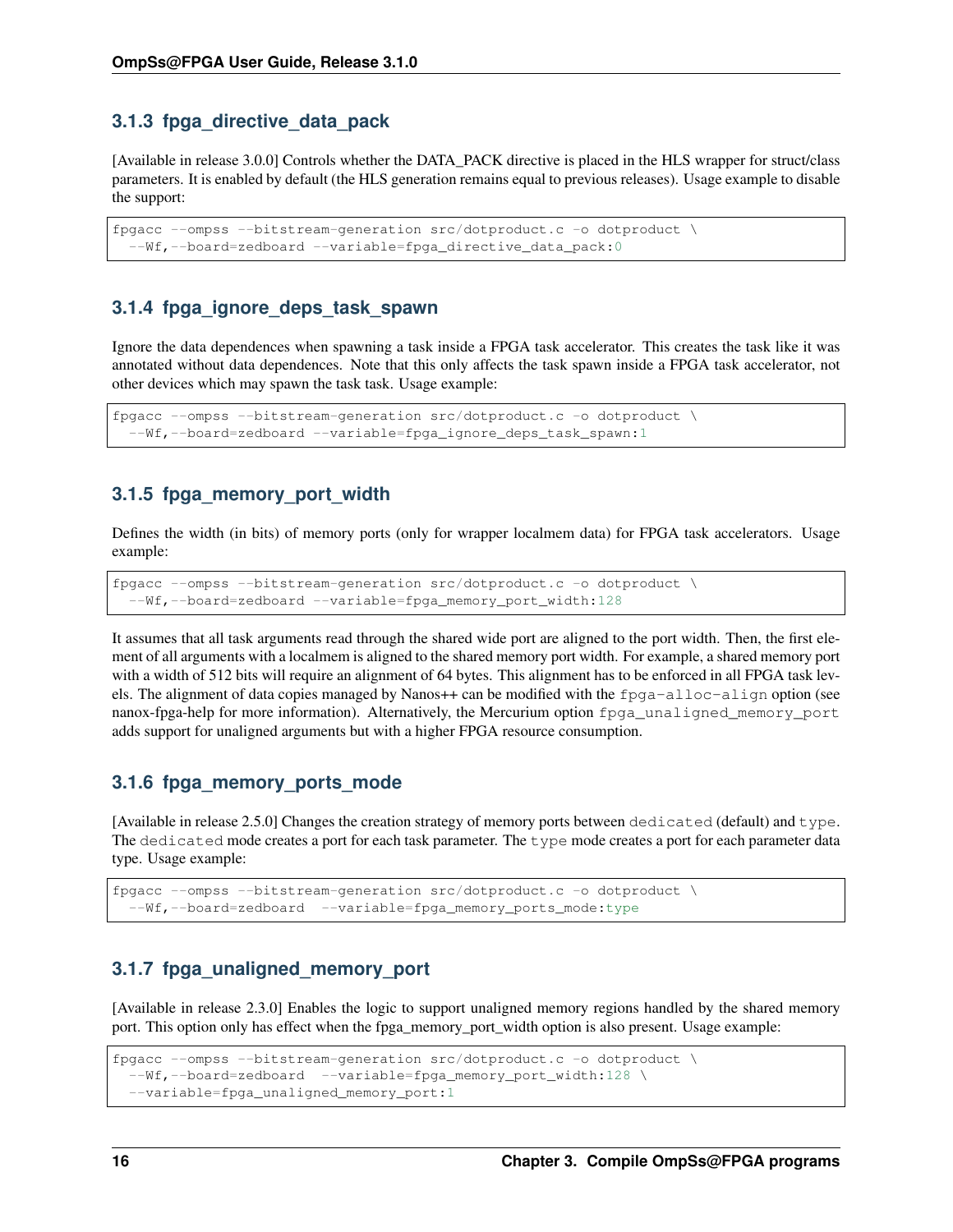<span id="page-20-2"></span>Warning: This option will increase the resources consumption of FPGA wrappers. However, it may be mandatory depending on application data partition.

### <span id="page-20-0"></span>**3.1.8 fpga\_unordered\_args**

[Available in release 2.5.0] Controls whether the support for handling the task argument out of order must be implemented or not. It is enabled by default up to release 2.5.2 (the HLS generation remains equal to previous releases). It is disabled by default since release 3.0.0. Usage example to disable the support:

```
fpgacc --ompss --bitstream-generation src/dotproduct.c -o dotproduct \
  --Wf,--board=zedboard --variable=fpga_unordered_args:0
```
## <span id="page-20-1"></span>**3.2 AIT options**

The AIT behavior can be modified with the available options. They are summarized and briefly described in the AIT help, which is:

usage: ait -b BOARD -n NAME The Accelerator Integration Tool (AIT) automatically integrates [OmpSs@FPGA](mailto:OmpSs@FPGA) accelerators into FPGA designs using different vendor backends.

#### Required:

-b BOARD, --board BOARD board model. Supported boards by vendor: xilinx: alpha\_data, alveo\_u200, alveo\_u250, axiom, com\_express, zcu102, zedboard, zybo, zynq702, zynq706

-n NAME, --name NAME project name

#### Generation flow:

-d DIR,  $\text{-dir DIR}$  path where the project directory tree will be created (def: './')

--disable IP caching disable IP caching. Significantly increases generation time

--disable\_utilization\_check disable resources utilization check during HLS generation

--disable\_board\_support\_check disable board support check

- --from\_step FROM\_STEP initial generation step. Generation steps by vendor: xilinx: HLS, design, synthesis, implementation, bitstream, boot (def: 'HLS')
- --IP\_cache\_location IP\_CACHE\_LOCATION path where the IP cache will be located (def: '/var/tmp/ait/<vendor>/IP\_cache/')

--to\_step TO\_STEP final generation step. Generation steps by vendor: xilinx: HLS, design, synthesis, implementation, bitstream, boot (def: 'bitstream')

#### Bitstream configuration:

-c CLOCK, --clock CLOCK FPGA clock frequency in MHz (def: '100')

--hwruntime HWRUNTIME add a hardware runtime. Available hardware runtimes by vendor: xilinx: pom, som (def: som)

#### --hwcounter add a hardware counter to the bitstream

--wrapper\_version WRAPPER\_VERSION version of accelerator wrapper shell. This information will be placed in the bitstream information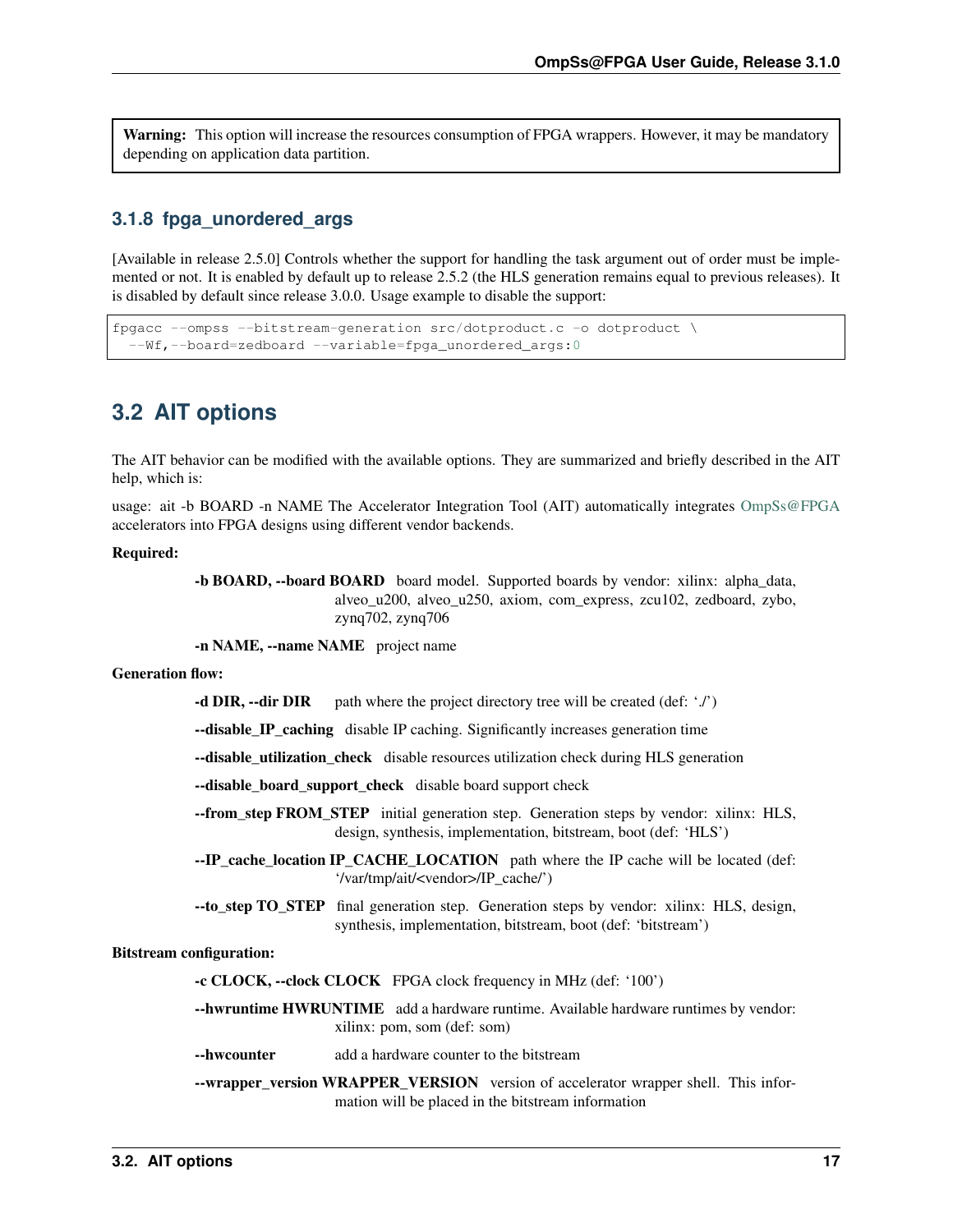--datainterfaces\_map DATAINTERFACES\_MAP path of mappings file for the data interfaces

#### User-defined files:

- --user\_constraints USER\_CONSTRAINTS path of user defined constraints file
- --user\_pre\_design USER\_PRE\_DESIGN path of user TCL script to be executed before the design step (not after the board base design)
- --user\_post\_design USER\_POST\_DESIGN path of user TCL script to be executed after the design step

#### Hardware Runtime:

- --cmdin\_queue\_len CMDIN\_QUEUE\_LEN maximum length (64-bit words) of the queue for the hwruntime command in This argument is mutually exclusive with –cmdin\_subqueue\_len
- --cmdin\_subqueue\_len CMDIN\_SUBQUEUE\_LEN length (64-bit words) of each accelerator subqueue for the hwruntime command in. This argument is mutually exclusive with –cmdin\_queue\_len Must be power of 2 Def. max(64, 1024/num\_accs)
- --cmdout queue len CMDOUT QUEUE LEN maximum length (64-bit words) of the queue for the hwruntime command out This argument is mutually exclusive with –cmdout\_subqueue\_len
- --cmdout subqueue len CMDOUT SUBQUEUE LEN length (64-bit words) of each accelerator subqueue for the hwruntime command out. This argument is mutually exclusive with –cmdout\_queue\_len Must be power of 2 Def. max(64, 1024/num\_accs)
- --spawnin\_queue\_len SPAWNIN\_QUEUE\_LEN length (64-bit words) of the hwruntime spawn in queue Must be power of 2
- --spawnout\_queue\_len SPAWNOUT\_QUEUE\_LEN length (64-bit words) of the hwruntime spawn out queue Must be power of 2
- –hwruntime\_interconnect {centralized,distributed} type of hardware runtime interconnection with accelerators

#### Picos:

- --picos max args per task PICOS MAX ARGS PER TASK Max number of arguments for any task in the bitstream (def: '15')
- --picos\_max\_deps\_per\_task PICOS\_MAX\_DEPS\_PER\_TASK Max number of dependencies for any task in the bitstream (def: '8')
- --picos max copies per task PICOS MAX COPIES PER TASK Max number of copies for any task in the bitstream (def: '15')
- --picos\_num\_dcts PICOS\_NUM\_DCTS Number of DCTs instantiated (def: '1')
- --picos\_tm\_size PICOS\_TM\_SIZE Size of the TM memory (def: '128')

--picos\_dm\_size PICOS\_DM\_SIZE Size of the DM memory (def: '512')

--picos\_vm\_size PICOS\_VM\_SIZE Size of the VM memory (def: '512')

- --picos\_dm\_ds DATA\_STRUCT Data structure of the DM memory BINTREE: Binary search tree (not autobalanced) LINKEDLIST: Linked list (def: 'BINTREE')
- --picos\_dm\_hash HASH\_FUN Hashing function applied to dependence addresses P\_PEARSON: Parallel Pearson function XOR (def: 'P\_PEARSON')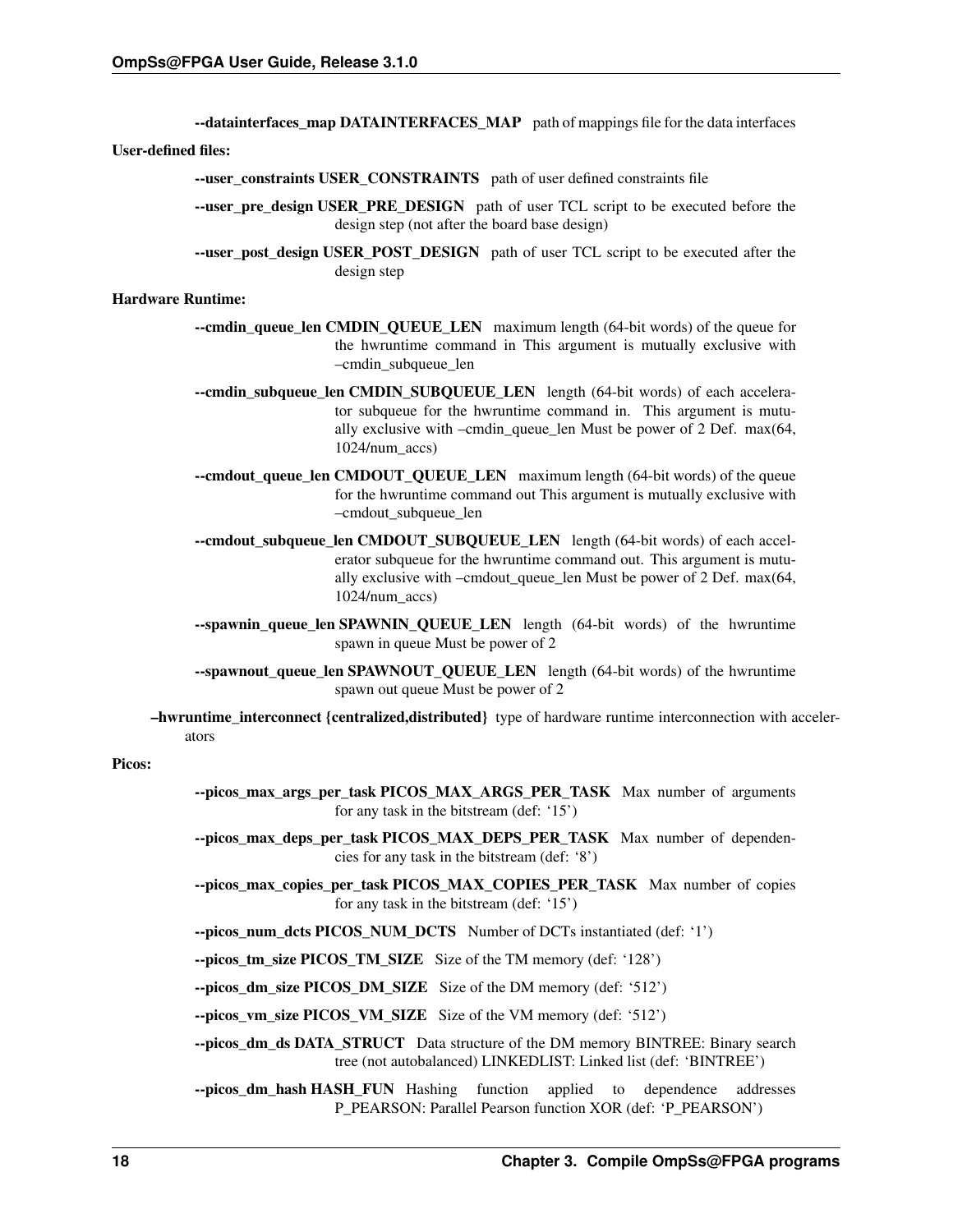$-$ picos hash t size PICOS HASH T SIZE DCT hash table size (def: '64')

#### Miscellaneous:

| -h, --help         | show this help message and exit  |  |  |  |
|--------------------|----------------------------------|--|--|--|
| -i, --verbose_info | print extra information messages |  |  |  |
| -k, --keep_files   | keep files on error              |  |  |  |
| -v, --verbose      | print vendor backend messages    |  |  |  |
| --version          | print AIT version and exits      |  |  |  |

## <span id="page-22-0"></span>**3.3 Binaries**

There are two specific Mercurim front-ends for the FPGA devices:

- fpgacxx for C++ applications.
- fpgacc for C applications.

## <span id="page-22-1"></span>**3.4 Bitstream**

Note: Mercurium expects the Accelerator Integration Tool (AIT, formerly autoVivado) to be available on the PATH, if not the linker will fail. Moreover, AIT expects VivadoHLS and Vivado to be available in the PATH.

Warning: Sourcing the Vivado settings.sh file may break the cross-compilation toolchain. Instead, just add the directory of vivado binaries in the PATH.

To generate the bitstream, you should enable the bitstream generation in the Mercurium compiler (using the –bitstreamgeneration flag) and provide it the FPGA linker (aka AIT) flags with  $-\nu \in \mathbb{R}$  option. If the FPGA linker flags does not contain the  $-b$  (or  $-\text{board}$ ) and  $-n$  (or  $-\text{name}$ ) options, Mercurim will not launch AIT.

For example, to compile the dotproduct application, in debug mode, for the Zedboard, with a target frequency of 100Mhz, you can use the following command:

```
arm-linux-gnueabihf-fpgacc --debug --ompss --bitstream-generation \
 src/dotproduct.c -o dotproduct-d \
  --Wf,"--board=zedboard,--clock=100,--name=dotproduct,--hwruntime=som"
```
### <span id="page-22-2"></span>**3.4.1 HW Instrumentation**

You can use the  $--instrument$  (or  $--instrumentation$ ) option of Merciurim to enable the HW instrumentation generation. The instrumentation can be generated and not used when running the application, but if you generate the bitstream without instrumentation support you will not be able to instrument the executions in the FPGA accelerators. Note that the application binary also has to be compiled with the  $-$ -instrument (or  $-$ instrumentation) option.

For example, the previous compilation command with the instrumentation available will be: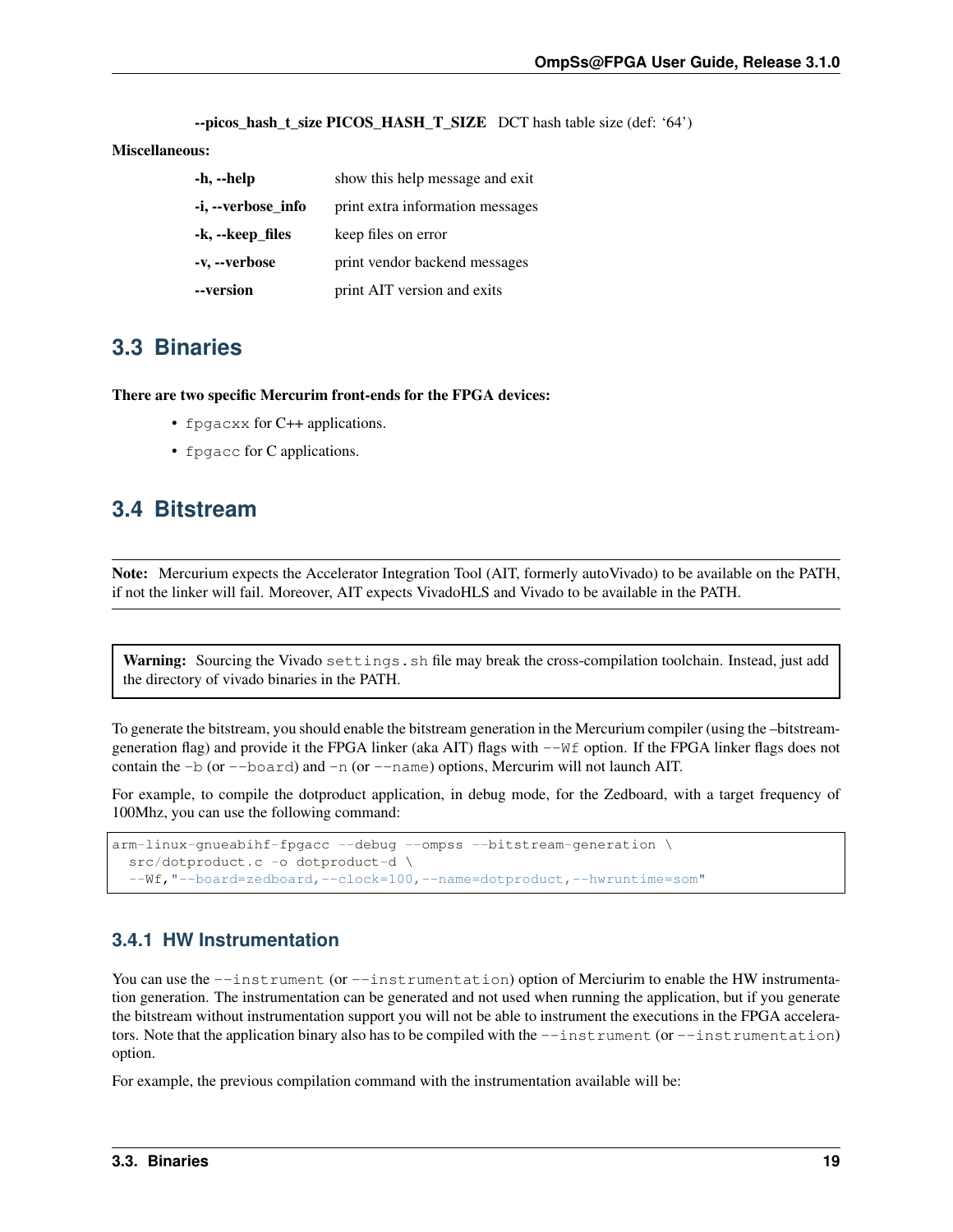```
arm-linux-gnueabihf-fpgacc --instrument --ompss --bitstream-generation \
 src/dotproduct.c -o dotproduct-d \
  --Wf,"--board=zedboard,--clock=100,--name=dotproduct,--hwruntime=som"
```
### <span id="page-23-0"></span>**3.4.2 Shared memory port**

By default, Mercurium generates an independent port to access the main memory for each task argument. Moreover, the bit-width of those ports equals to the argument data type width. This can result in a huge interconnection network when there are several task accelerators or they have several non-scalar arguments.

This behavior can be modified to generate unique shared port to access the main memory between all task arguments. This is achieved with the fpga\_memory\_port\_width option of Merciurim which defines the desired bit-width of the shared port. The value must be a common multiple of the bit-widths for all task arguments. Also, values above 128 may require properly setting the alignment in FPGA allocator (see option fpga-aloc-align in nanox-fpga-help).

The usage of the Mercurium variable to generate a 128 bit port in the previous dotproduct command will be like:

```
arm-linux-gnueabihf-fpgacc --ompss --bitstream-generation \
 src/dotproduct.c -o dotproduct-d \
 --variable=fpga_memory_port_width:128 \
 --Wf,"--board=zedboard,--clock=100,--name=dotproduct,--hwruntime=som"
```
## <span id="page-23-1"></span>**3.5 Boot Files**

Some boards do not support loading the bitstream into the FPGA after the boot, therefore the boot files should be updated and the board rebooted. This step is not needed for the z7000 family of devices as the bitstream can be loaded after boot. AIT supports the generation of boot files for some boards but the step is disabled by default and should be enabled by hand.

#### First, you need to set the following environment variables:

- PETALINUX\_INSTALL. Petalinux installation directory.
- PETALINUX\_BUILD. Petalinux project directory. See *[Create boot files for ultrascale](#page-26-0)* to have more information about how to setup a petalinux project build.

Then you can invoke AIT with the same options provided in  $-\Psi f$  and the following new options: --from\_step=boot --to\_step=boot. Also, you may directly add the --to\_step=boot option in --Wf during the Mercurium launch.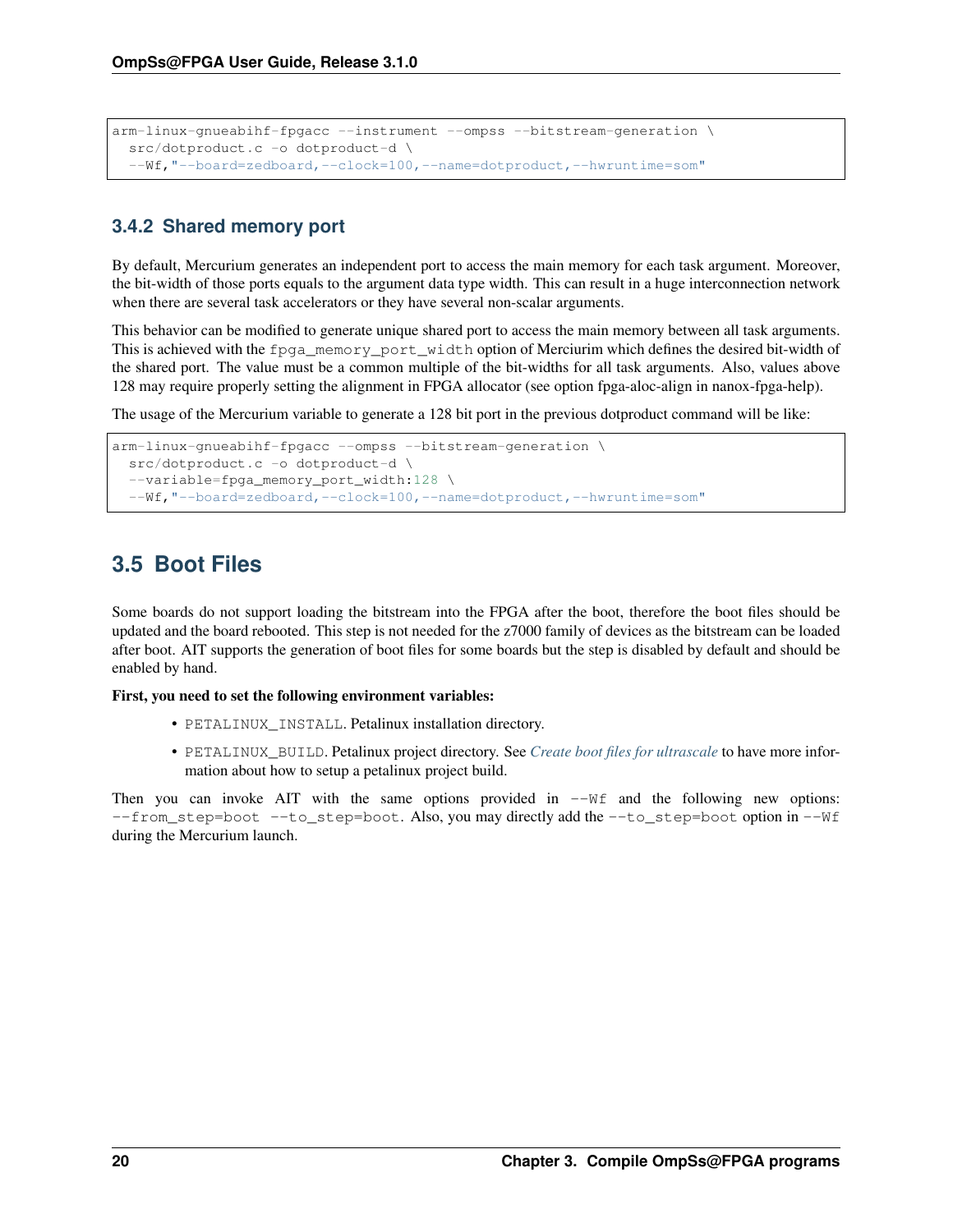## **RUNNING OMPSS@FPGA PROGRAMS**

<span id="page-24-3"></span><span id="page-24-0"></span>To run an OmpSs@FPGA program you should follow the general OmpSs run procedure. More information is provided in the OmpSs User Guide [\(https://pm.bsc.es/ftp/ompss/doc/user-guide/run-programs.html\)](https://pm.bsc.es/ftp/ompss/doc/user-guide/run-programs.html).

## <span id="page-24-1"></span>**4.1 Nanos++ FPGA Architecture options**

The Nanos++ behavior can be tuned with different environment options. They are summarized and briefly described in the Nanos++ help ( $nanox$  --help). The FPGA architecture options are also available at:

### <span id="page-24-2"></span>**4.1.1 Nanos++ FPGA Architecture options**

The Nanos++ behavior can be tuned with different environment options. They are summarized and briefly described in the Nanos++ help, the FPGA architecture section is shown below:

```
FPGA spefific options
NX_ARGS options
   --fpga-alloc-align [=]<integer + suffix>
    FPGA allocation alignment (def: 16)
  --fpga-alloc-pool-size [=]<integer + suffix>
    FPGA device memory pool size (def: 512MB)
   --fpga-create-callback --no-fpga-create-callback
    Register the task creation callback during the plugin initialization (def: false
\rightarrow- automatically enabled when needed)
   --fpga-create-callback-disable --no-fpga-create-callback-disable
    Disable the registration of the task creation callback to handle task creation.
˓→from the FPGA (def: false)
   --fpga-disable --no-fpga-disable
    Disable the support for FPGA accelerators and allocator
  --fpga-enable --no-fpga-enable
    Enable the support for FPGA accelerators and allocator
   --fpga-finish-task-burst [=]<integer>
    Max number of tasks to be finalized in a burst when limit is reached (def: 8)
  --fpga-helper-threads [=]<integer>
    Defines de number of helper threads managing fpga accelerators (def: 1)
  --fpga-hybrid-worker --no-fpga-hybrid-worker
    Allow FPGA helper thread to run smp tasks (def: enabled)
   --fpga-idle-callback --no-fpga-idle-callback
    Perform fpga operations using the IDLE event callback of Event Dispatcher (def:
˓→enabled)
   --fpa-instrumentation-buffer-size [=]<integer + suffix>
    Maximum number of events to be saved from a FPGA task (def: 170)
```
(continues on next page)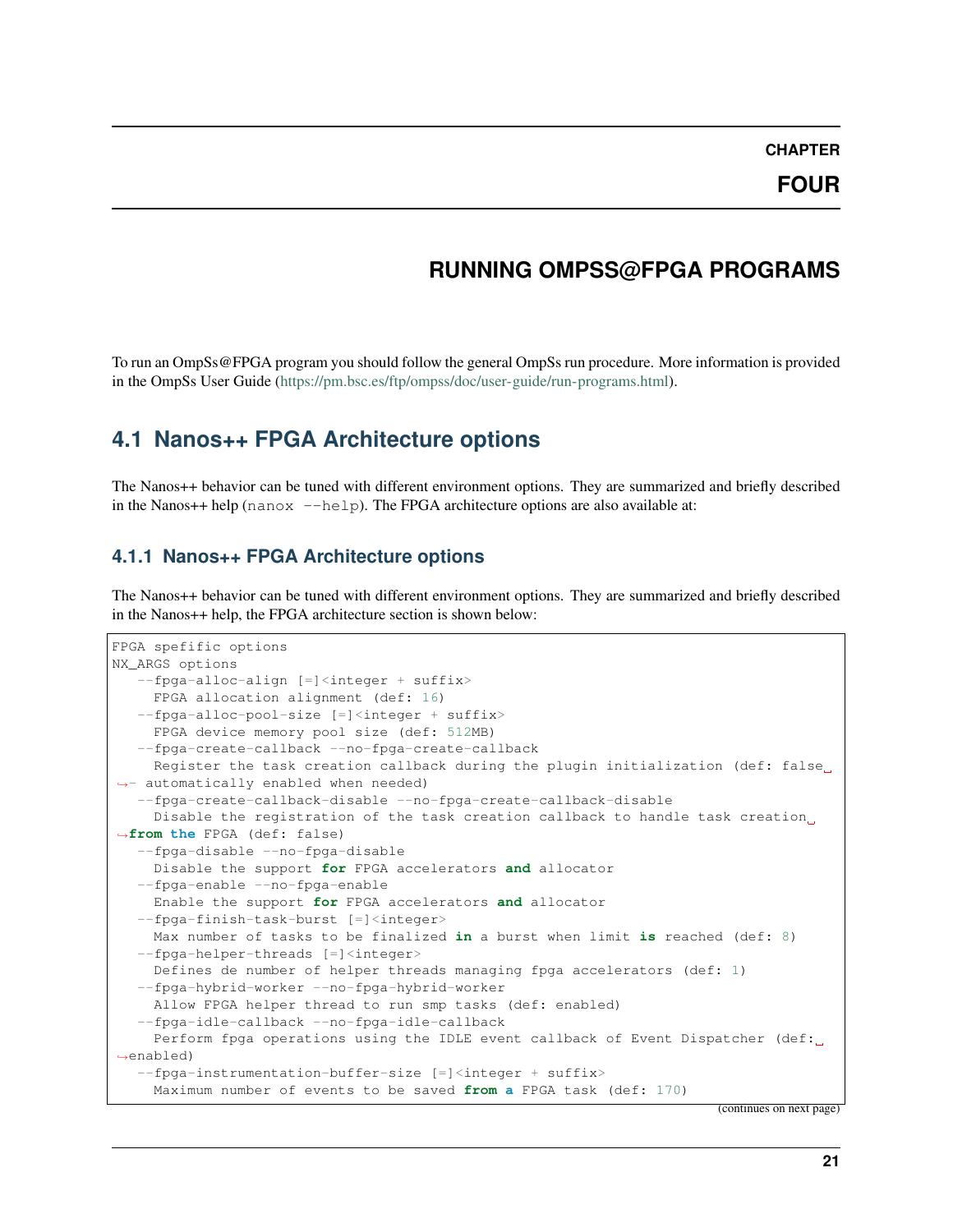(continued from previous page)

```
--fpga-instrumentation-callback --no-fpga-instrumentation-callback
     Handle the FPGA instrumentation using the IDLE event callback of Event
˓→Dispatcher (def: enabled)
   --fpga-max-pending-tasks [=]<integer>
    Number of tasks allowed to be pending finalization for an fpga accelerator (def:
\rightarrow4)
   --fpga-max-threads-callback [=]<integer>
    Max. number of threads concurrently working in the FPGA IDLE callback (def: 1)
   --fpga-num [=]<integer>
    Defines de number of FPGA acceleratos to use (def: #accels from libxtasks)
Environment variables
  NX_FPGA_ALLOC_ALIGN = <integer + suffix>
    FPGA allocation alignment (def: 16)
  NX_FPGA_ALLOC_POOL_SIZE = \langleinteger + suffix>
    FPGA device memory pool size (def: 512MB)
  NX_FPGA_DISABLE = yes/no
    Disable the support for FPGA accelerators and allocator
  NX_FPGA_ENABLE = yes/no
     Enable the support for FPGA accelerators and allocator
  NX_FPGA_FINISH_TASK_BURST = <integer>
    Max number of tasks to be finalized in a burst when limit is reached (def: 8)
  NX_FPGA_HELPER_THREADS = <integer>
    Defines de number of helper threads managing fpga accelerators (def: 1)
  NX_FPGA_HYBRID_WORKER = yes/no
    Allow FPGA helper thread to run smp tasks (def: enabled)
  NX_FPGA_INSTRUMENTATION_BUFFER_SIZE = <integer + suffix>
    Maximum number of events to be saved from a FPGA task (def: 170)
  NX FPGA MAX PENDING TASKS = \langleinteger>
    Number of tasks allowed to be pending finalization for an fpga accelerator (def:
\leftrightarrow4)
  NX_FPGA_MAX_THREADS_CALLBACK = <integer>
    Max. number of threads concurrently working in the FPGA IDLE callback (def: 1)
  NX_FPGA_NUM = <integer>
    Defines de number of FPGA acceleratos to use (def: #accels from libxtasks)
```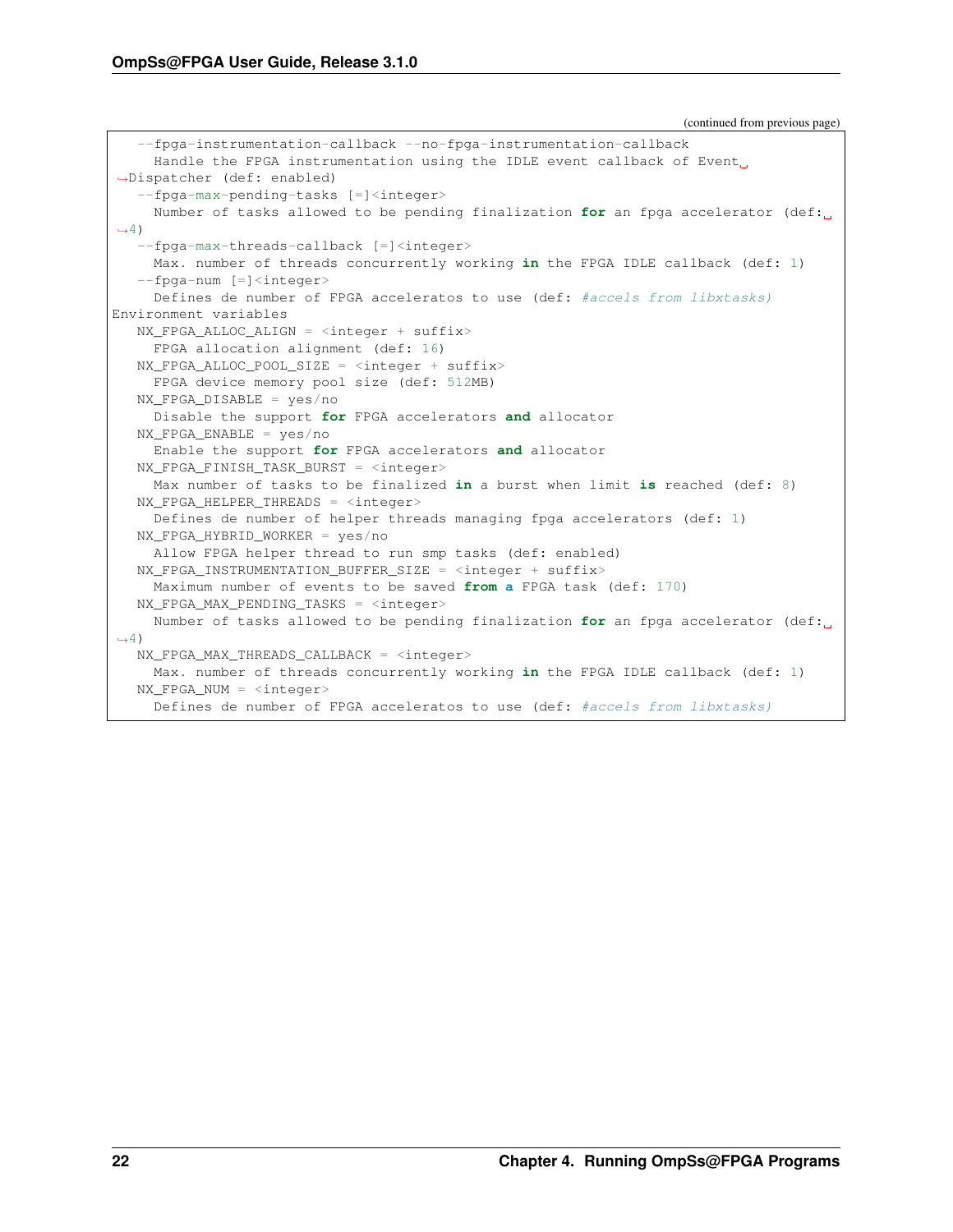## **CREATE BOOT FILES FOR ULTRASCALE**

<span id="page-26-0"></span>The newer versions of the Accelerator Integration Tool (AIT, formerly autoVivado) support the automatic generation of boot files for some boards. This includes the steps in *[Petalinux \(2016.3\) build for a custom hdf](#page-29-0)* or *[Petalinux \(2018.3\)](#page-30-2) [build for a custom hdf](#page-30-2)* , which are the ones repeated for every BOOT.BIN generation. The steps in *[Petalinux project](#page-26-3) [setup](#page-26-3)* are needed to setup the petalinux project build environment. Assuming that you have a valid petalinux build, you can use the ait functionality with the following points:

- Add the option --to\_step=boot when calling ait.
- Provide the Petalinux installation and project directories using the following environment variables:
	- PETALINUX\_INSTALL Petalinux installation directory.
	- PETALINUX\_BUILD Petalinux project directory.

The following sections explain how to build a petalinux project and how to generate a BOOT.BIN using this project.

## <span id="page-26-1"></span>**5.1 Prerequisites**

- Petalinux installer [\(https://www.xilinx.com/products/design-tools/embedded-software/petalinux-sdk.html\)](https://www.xilinx.com/products/design-tools/embedded-software/petalinux-sdk.html).
- Vivado handoff file (hdf) from a synthesized Vivado project.

### <span id="page-26-2"></span>**5.1.1 Petalinux installation**

Petalinux is installed running its auto-installer package:

```
./petalinux-v2016.3-final-installer.run
```
After installation, you should source the petalinux environment file. Usually, this needs to be done every time you want to run from a new terminal. Note that the petalinux settings may change the ARM cross compilers breaking the OmpSs@FPGA tool-chain.

```
source <petalinux install dir>/settings.sh
```
## <span id="page-26-3"></span>**5.2 Petalinux project setup**

The following steps should be executed once. After them, you will be able to build different boot files just using the AIT option or executing the steps in any of the following sections: *[Petalinux \(2016.3\) build for a custom hdf](#page-29-0)* (for Petalinux 2016.3) or *[Petalinux \(2018.3\) build for a custom hdf](#page-30-2)* (for Petalinux 2018.3).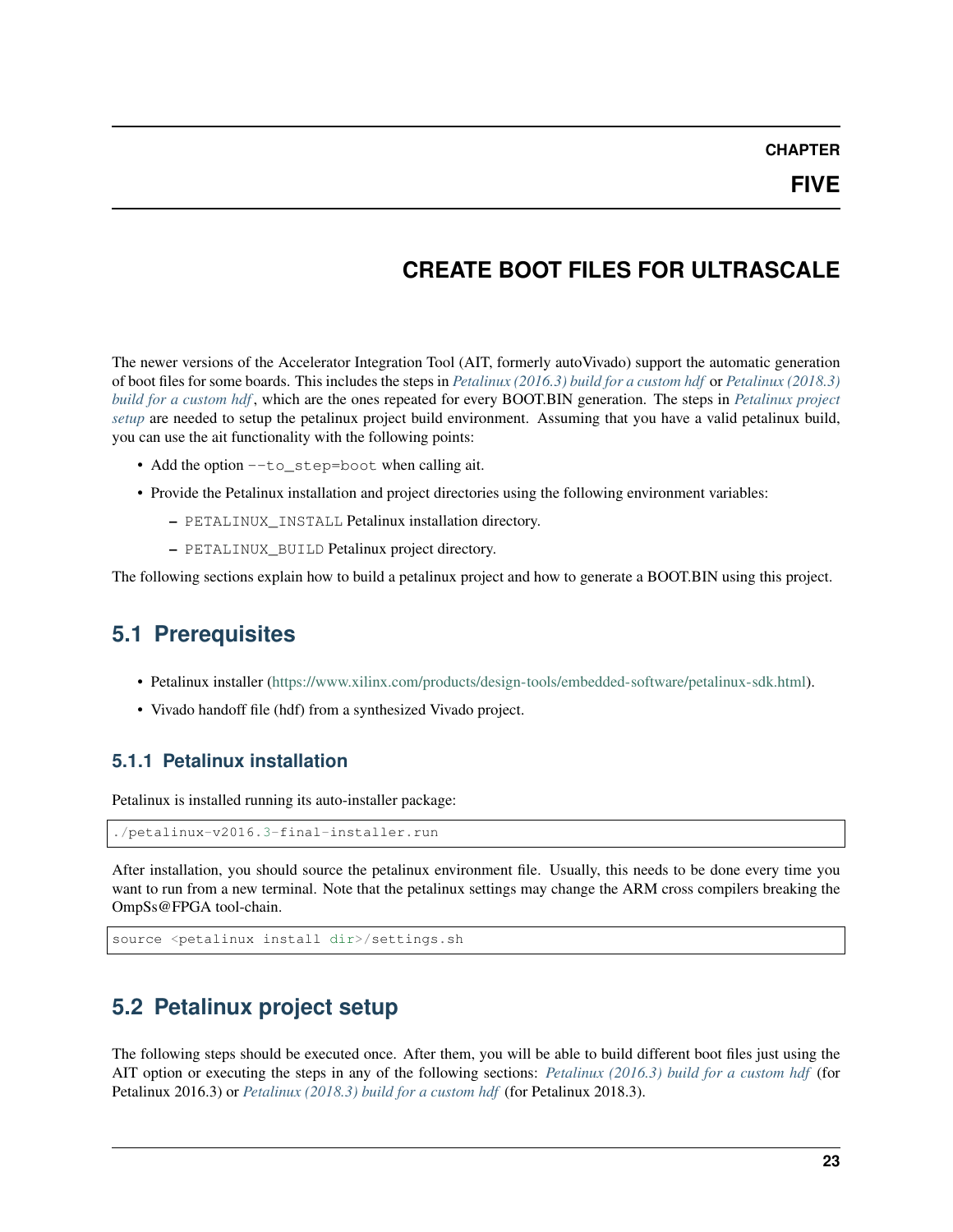### <span id="page-27-3"></span><span id="page-27-0"></span>**5.2.1 Unpack the bsp**

Unpack the bsp to create the petalinux project.

```
petalinux-create -t project -s <path to petalinux bsp>
```
## <span id="page-27-1"></span>**5.2.2 [Optional] Fix known problems in AXIOM-ZU9EG-2016.3 project**

Here are some patches for known problems:

### **Problem downloading Root FS**

There is a problem during the BSP build when the scripts try to download the rootfs image from the Axiom webservers. The problem is that the download script checks that the server is alive with a ping and the AXIOM server is not responding to such type of traffic.

Patch file (axiom\_bsp\_patch\_00.diff)

### <span id="page-27-2"></span>**5.2.3 [Optional] Modify the FSBL to have the Fallback system**

We developed a modification of Xilinx First Stage Boot Loader (FSBL) to support a fallback boot to a valid known BOOT.BIN file. More information in:

#### **FSBL Fallback Mechanism**

We developed a modification of Xilinx First Stage Boot Loader (FSBL) to support a fallback boot to a valid known BOOT.BIN file. The idea is to have a mechanism to allow the boards boot using a known BOOT.BIN file after a failed boot due to the usage of a wrong/corrupted BOOT.BIN. Fallback mechanism operational flow is the following:

- Does the FLBK. TXT file exist in the root of the BOOT partition?
- Yes. Enter in fallback mode and boot using the FLBK. BIN file
- No. Create the FLBK. TXT file and follow with a regular boot (usually using the BOOT. BIN file).
- The OS should mount the boot partition and remove the FLBK. TXT file after each boot (aka a successful boot).

### **FSBL Patch**

#### FSBL Patch file (fsbl\_patch\_v010.diff)

In addition to the patch, the read-only filesystem protection must be disabled before the BOOT.BIN generation to allow the fallback mechanism work. This can be done by editing the xparameters.h file (components/ bootloader/zynqmp\_fsbl/zynqmp\_fsbl\_bsp/psu\_cortexa53\_0/include/xparameters.h) and removing any definition of FILE\_SYSTEM\_READ\_ONLY pre-processor variable. Note that this header is re-generated/updated by petalinux tools in some steps. We need to ensure that it is properly edited when the bootloader is compiled, usually during the petalinux-build step.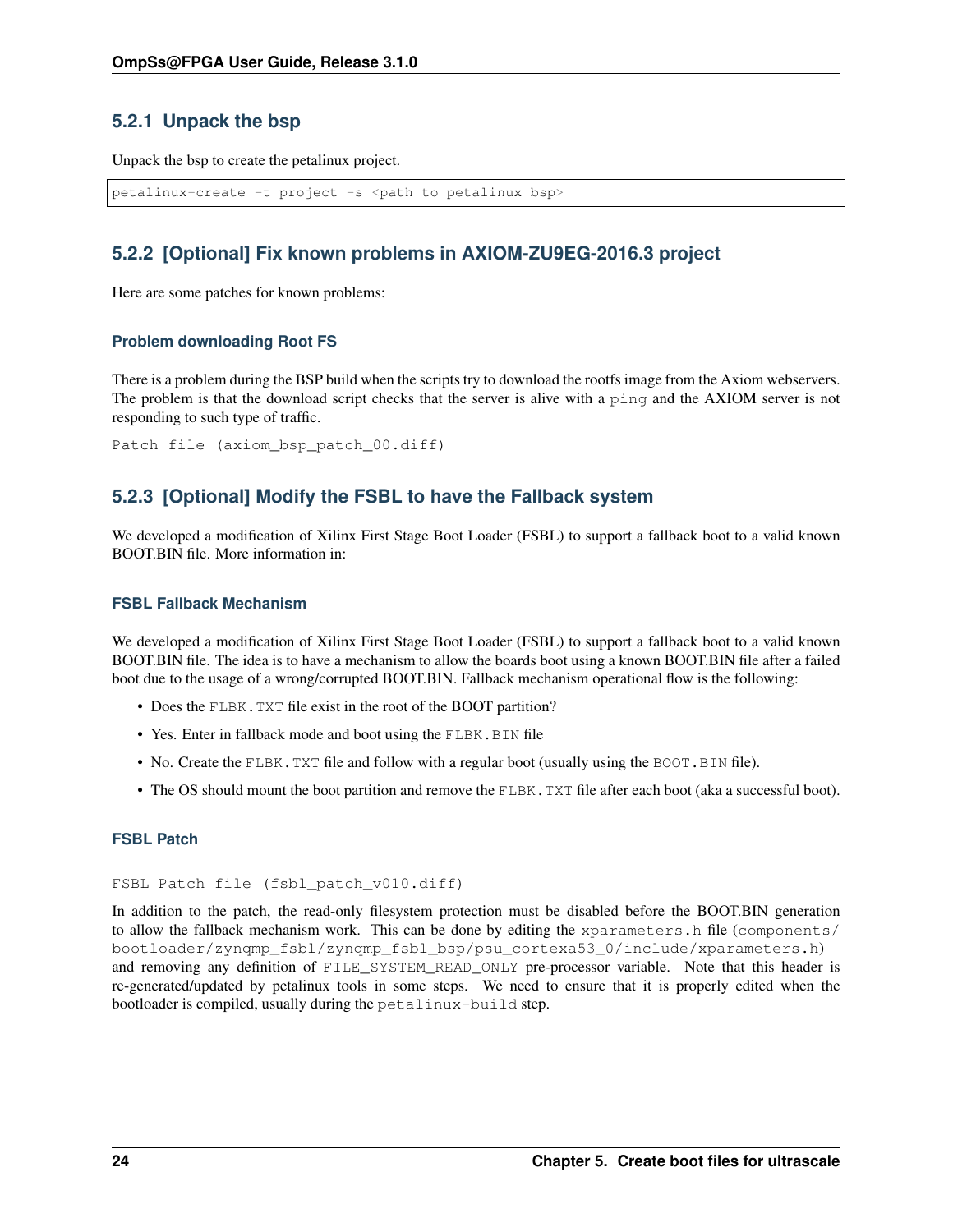#### **System cleanup service**

Systemctl service (remove-fsbl-flbk.service)

This service mounts the boot partition and removes the FSBL.TXT file created by the BSC FSBL. If the file is not removed, the next boot will use the FLBK.BIN file instead of BOOT.BIN. To install the service, copy the service file in the /etc/systemd/system/ folder and enable it with the following commands (they may require root privileges):

```
systemctl daemon-reload
systemctl enable remove-fsbl-flbk.service
systemctl start remove-fsbl-flbk.service
```
### <span id="page-28-0"></span>**5.2.4 Configure petalinux**

Run petalinux configuration. No changes need to be made to petalinux configuration, but this step has to be run.

```
export GIT_SSL_NO_VERIFY=1 #Ignore broken certificates
petalinux-config
```
After configuration this step, petalinux will download any needed files from external repositories.

### <span id="page-28-1"></span>**5.2.5 Configure linux kernel**

To enter the kernel configuration utility, run:

petalinux-config -c kernel

### **[Optional] Enable Xilinx DMA driver**

Note: This step is only needed when the the use of DMA engines is desired.

Xilinx driver support has to be enabled in order to support Xilinx DMA engine devices. Usually, this is not needed as OmpSs@FPGA does not make use them to send tasks, neither information, between the host and the FPGA device. It can be enabled in: Device drivers  $\rightarrow$  DMA Engines Support  $\rightarrow$  Xilinx axi DMAS

#### Fix old kernels

In petalinux <2017, there is a known problem in the Xilinx DMA implementation. To fix it, download  $x \perp \ln x_{\text{max}}$ . c and replace it in <project dir>/build/linux/kernel/download/linux-4.6.0-AXIOM-v2016/ drivers/dma/xilinx/xilinx\_dma.c, when using a remote kernel, otherwise in <petalinux install dir>/components/linux-kernel/xlnx-4.6/drivers/dma/xilinx/xilinx\\_dma.c.

### **[Optional] Increase the CMA (Contiguous Memory Area)**

You may want to increase the CMA size. It is used by Nanos<sup>++</sup> as memory for the FPGA device copies. Its size can be set in: Device drivers  $\rightarrow$  Generic Driver Options  $\rightarrow$  DMA Contiguous Memory Allocator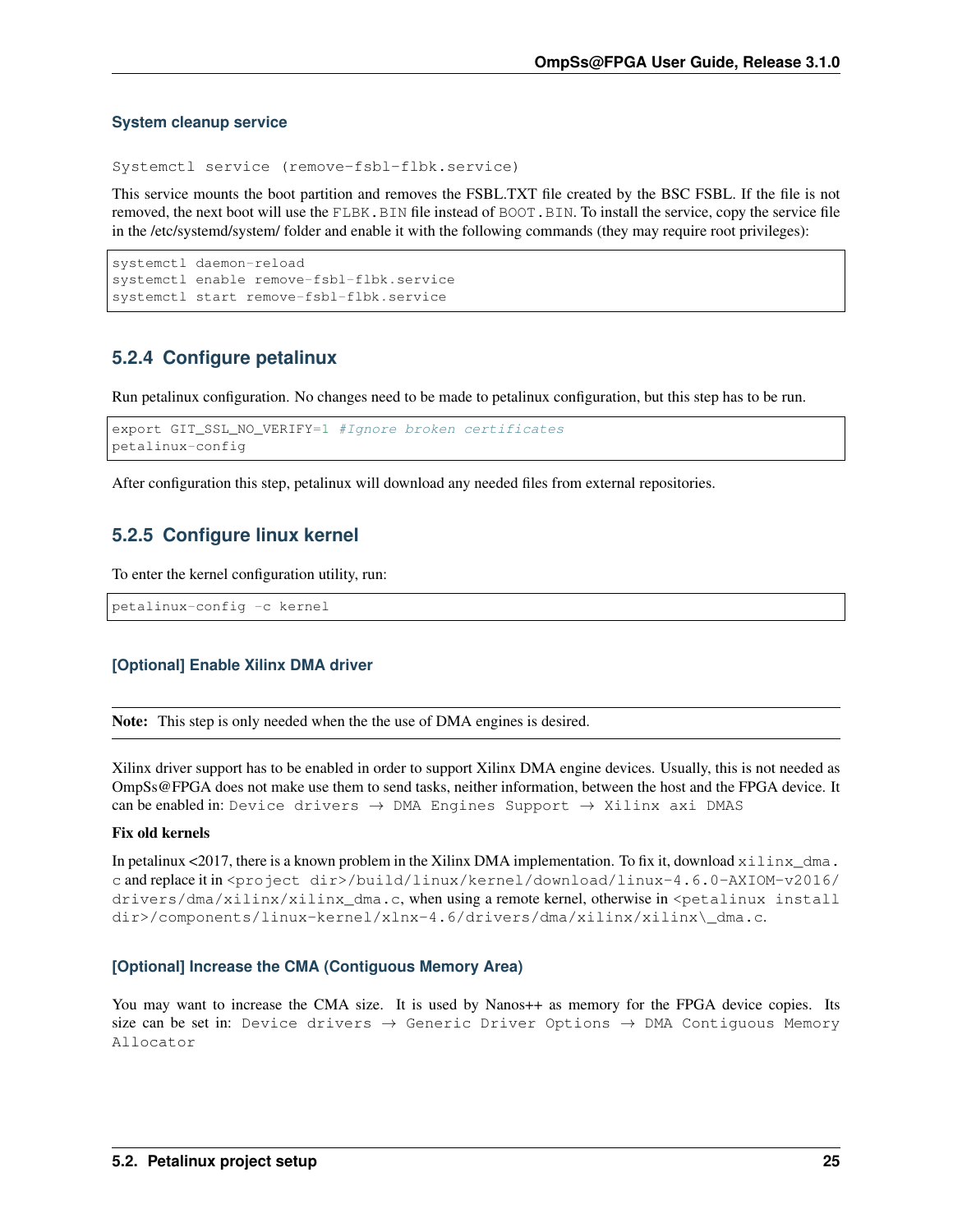## <span id="page-29-0"></span>**5.3 Petalinux (2016.3) build for a custom hdf**

Once petalinux project is setup, you can update it to contain a custom bitstream with your hardware. This steps can be repeated several times without executing again the steps in the *[Petalinux project setup](#page-26-3)* section. Moreover, AIT supports the automatic execution of the following steps as explained in the beginning of this page.

First, you need to import the hardware description file (hdf) in the petalinux project. This is done executing the following command in the root directory of the petalinux project build.

petalinux-config --get-hw-description <path to application hdf file>

### <span id="page-29-1"></span>**5.3.1 Add missing nodes to device tree**

Some nodes should be added to the device tree before compiling it.

### **misc\_clk\_0**

Edit the file ./subsystems/linux/configs/device-tree/pl.dtsi to add or edit the node  $misc_clk_0$ . It should have the following contents (ensure that clock-frequency is correctly set):

```
misc_clk_0: misc_clk_0 {
  compatible = "fixed-clock";
  #clock-cells = <0>;
  clock-frequency = <200>;
};
```
#### **pl\_bsc.dtsi**

AIT will generate a pl\_bsc.dtsi file in the main Vivado project folder. This file contains the missing nodes in the amba\_pl based on your application build. This file must be copied in ./subsystems/linux/configs/ device-tree/ folder and included in ./subsystems/linux/configs/device-tree/system-conf. dtsi file.

For example, it will be located in test\_ait/Vivado/test/ folder if the project name is test.

### <span id="page-29-2"></span>**5.3.2 Build the Linux system**

When the project is correctly updated, you can build it with the following commands:

petalinux-build

#### **Error in fsbl compilation**

In some cases, fsbl compilation triggered during the petalinux build can fail. This is due to a bad cleanup from previous compilation. In this cases, a complete fsbl cleanup and a new build must be performed. Note, that this extra cleanup may collision with the steps described in *[\[Optional\] Modify the FSBL to have the Fallback system](#page-27-2)*.

```
petalinux-build -c bootloader -x mrproper
petalinux-build
```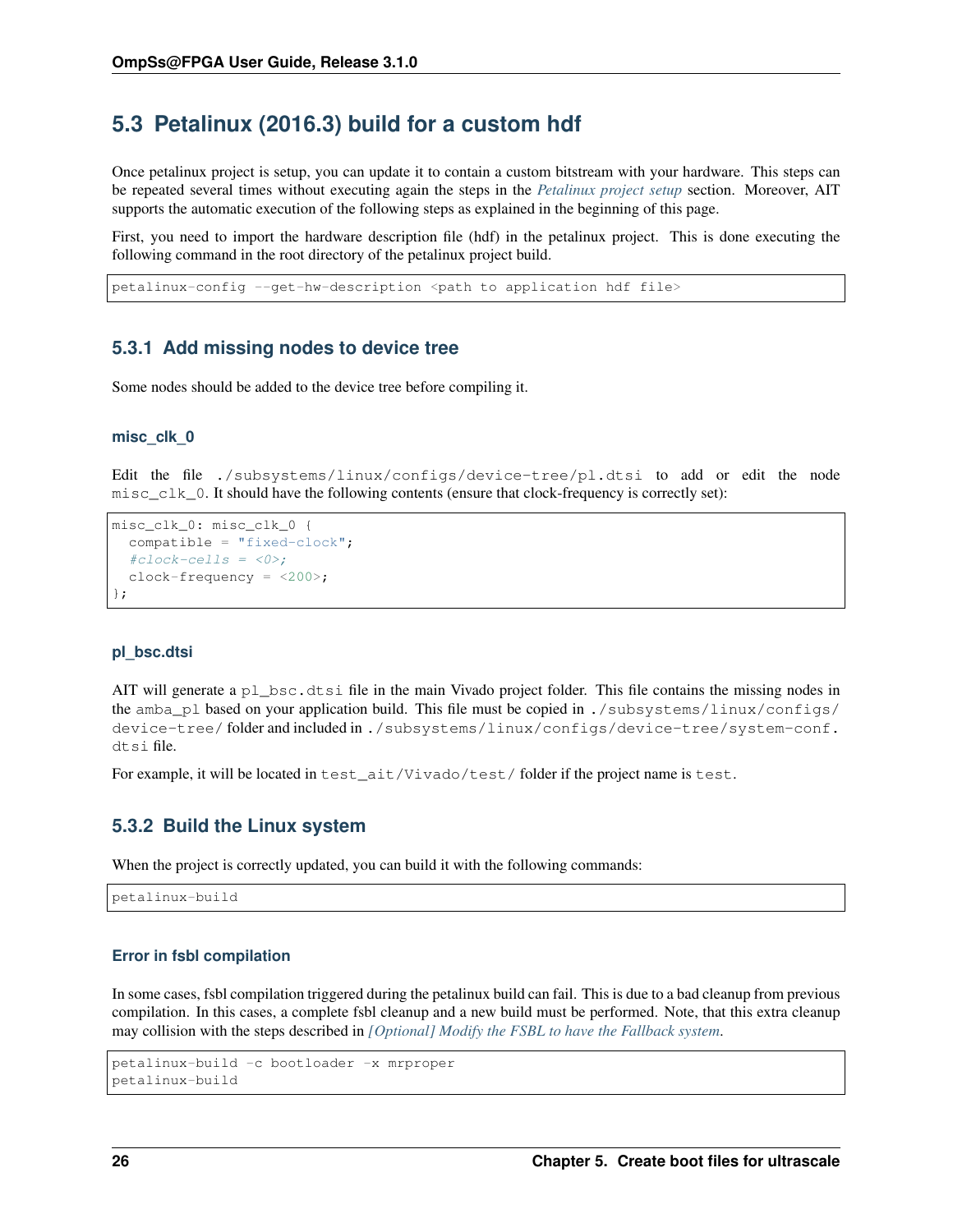### <span id="page-30-0"></span>**5.3.3 [Optional] Build PMU Firmware**

Run hsi (included in petalinux and Xilinx SDK).

hsi

Inside hsi run

```
set hwdsgn [open_hw_design <hardware.hdf>]
generate_app -hw $hwdsgn -os standalone -proc psu_pmu_0 -app zynqmp_pmufw -compile -
˓→sw pmufw -dir <dir_for_new_app>
```
**Warning:** As of vivado 2016.3 pmu firmware breaks Trenz's TEBF0808 boot

### <span id="page-30-1"></span>**5.3.4 Create BOOT.BIN file**

petalinux-package --force --boot --fsbl images/linux/zynqmp\_fsbl.elf --fpga <path to\_ ˓<sup>→</sup>application bit file> --u-boot images/linux/u-boot.elf cp BOOT.BIN images/linux/image.ub <path to boot partition>

When using PMU firmware, pmu binary has to be included in boot.bin file. To do so, add the  $-\text{pmufw}$  <pmufw. elf> argument to the petalinux-package command.

## <span id="page-30-2"></span>**5.4 Petalinux (2018.3) build for a custom hdf**

Once petalinux 2018.3 project is setup, you can update it to contain a custom bitstream with your hardware. This steps can be repeated several times without executing again the steps in the *[Petalinux project setup](#page-26-3)* section. Moreover, AIT supports the automatic execution of the following steps as explained in the beginning of this page.

First, you need to import the hardware description file (hdf) in the petalinux project. This is done executing the following command in the root directory of the petalinux project build.

petalinux-config --get-hw-description <path to application hdf file>

### <span id="page-30-3"></span>**5.4.1 Add missing nodes to device tree**

Some nodes should be added to the device tree before compiling it.

### **pl\_bsc.dtsi**

AIT will generate a  $p_1$  bsc.dtsi file in the main Vivado project folder. This file contains the missing nodes in the amba\_pl based on your application build. For example, it will be located in test\_ait/Vivado/test/ folder if the project name is test. The contents of such file must be placed at the end of ./project-spec/meta-user/ recipes-bsp/device-tree/files/system-user.dtsi file. Note that any remaining contents from a previous build must be removed before. The follwoing commant will append the pl\_bsc.dtsi content at the end of system-user.dtsi file:

cat <path to vivado project>/pl\_bsc.dtsi >>project-spec/meta-user/recipes-bsp/device- ˓<sup>→</sup>tree/files/system-user.dtsi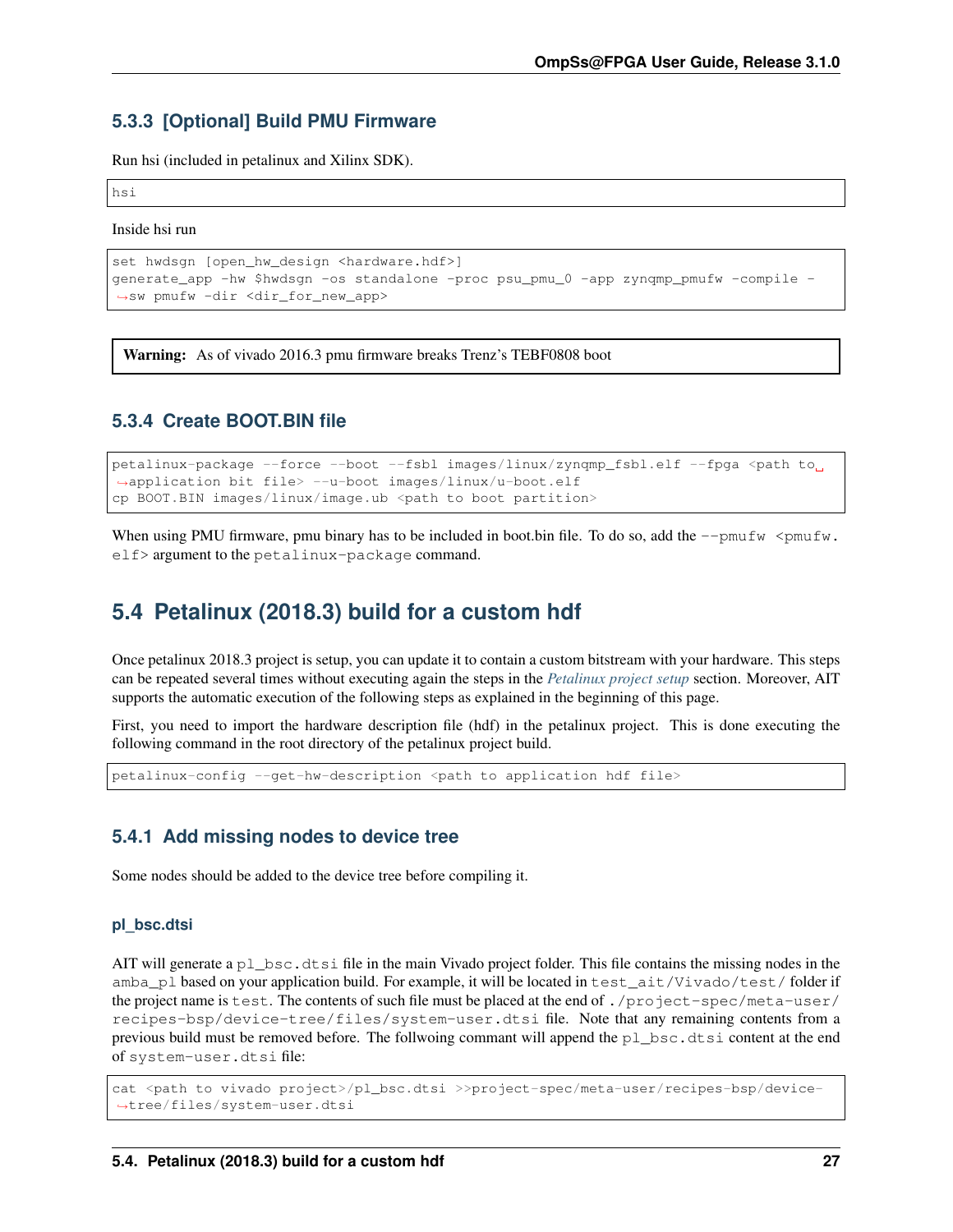## <span id="page-31-2"></span><span id="page-31-0"></span>**5.4.2 Build the Linux system**

When the project is correctly updated, you can build it with the following commands:

petalinux-build

## <span id="page-31-1"></span>**5.4.3 Create BOOT.BIN file**

```
petalinux-package --force --boot --fsbl images/linux/zynqmp_fsbl.elf --fpga <path to
˓→application bit file> --u-boot images/linux/u-boot.elf
cp BOOT.BIN images/linux/image.ub <path to boot partition>
```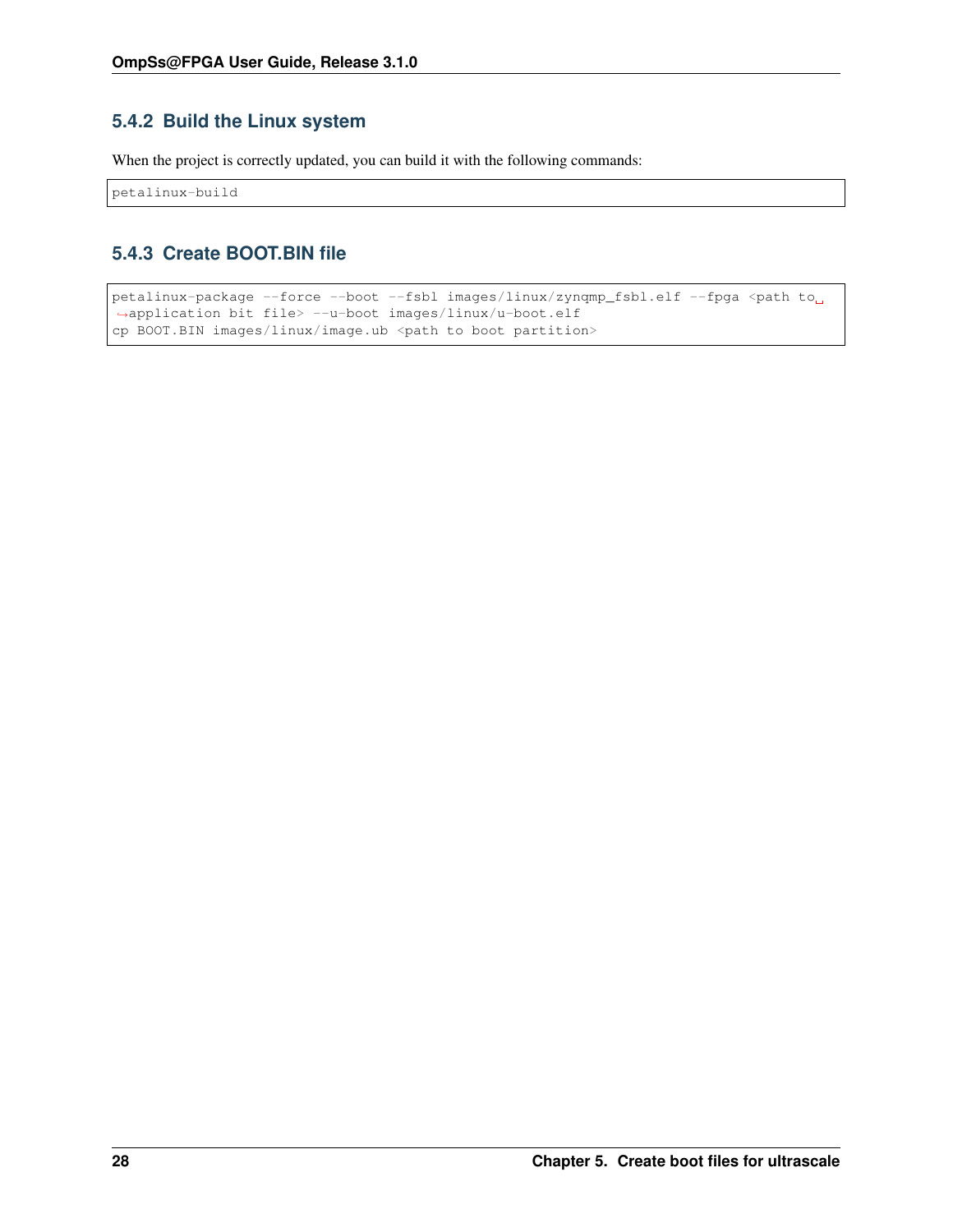### **CHAPTER**

## **CLUSTER INSTALLATIONS**

## <span id="page-32-4"></span><span id="page-32-1"></span><span id="page-32-0"></span>**6.1 Ikergune cluster installation**

The [OmpSs@FPGA releases](https://pm.bsc.es/gitlab/ompss-at-fpga/ompss-at-fpga-releases) are automatically installed in the Ikergune cluster. They are available through a module file for each target architecture. This document describes how to load and use the modules to compile an example application. Once the modules are loaded, the workflow in the Ikergune cluster should be the same as in the Docker images.

### <span id="page-32-2"></span>**6.1.1 General remarks**

- All software is installed in a version folder under the /apps directory.
- During the updates, the installation will not be available for the users' usage.
- Usually, the installation just takes 20 minutes.
- After the installation, an informative email will be sent.

### <span id="page-32-3"></span>**6.1.2 Module structure**

The ompss modules are:

- ompss/arm64\_fpga/*[release version]*
- ompss/arm32\_fpga/*[release version]*

Both require having some vivado loaded and a cross-gcc. For example, to load the toolchain for aarch64 git version we need to execute:

module load vivado gcc-arm/6.2.0\_aarch64 ompss/arm64\_fpga/git

And for ARM 32bits:

module load vivado gcc-arm/6.2.0\_gnueabihf ompss/arm32\_fpga/git

To list all available modules in the system run:

module avail

Other modules may be required to generate the boot files for some boards, for example: - petalinux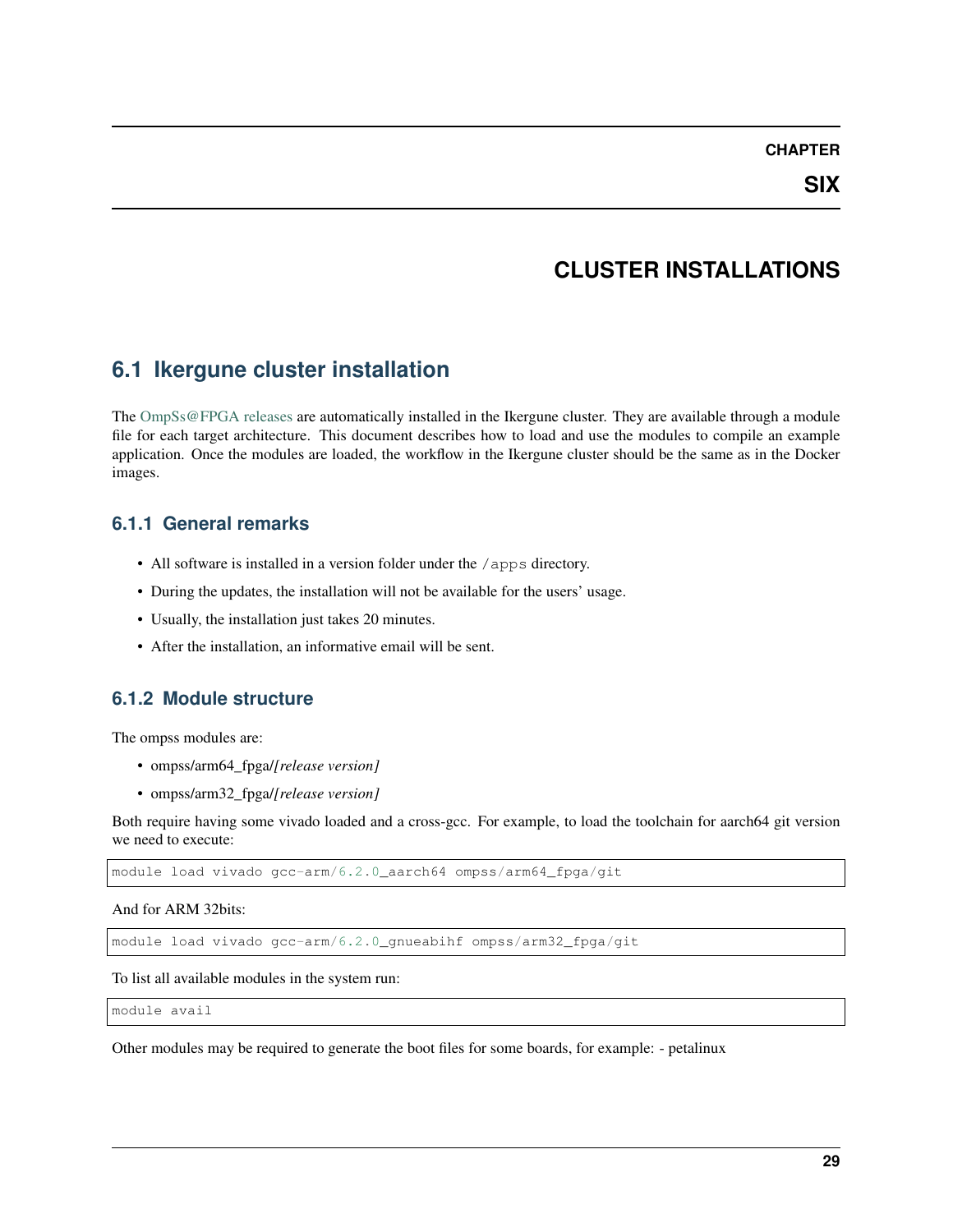## <span id="page-33-0"></span>**6.1.3 Build applications**

To generate an application binary and bitstream, you could refer to *[Compile OmpSs@FPGA programs](#page-18-0)* as the steps are general enough.

Note thet the appropriate modules need to be loaded. See *[Module structure](#page-32-3)*.

## <span id="page-33-1"></span>**6.1.4 Running applications**

#### **Log into a worker node (interactive jobs)**

Ikergune cluster uses SLURM in order to manage access to computation resources. Therefore, to log into a worker node, an allocation in one of the partitions have to be made.

There are 2 partitions in the cluster: \* ikergune-eth: arm32 zynq7000 (7020) nodes \* ZU102: Xilinx zcu102 board

In order to make an allocation, you must run salloc:

```
salloc -p [partition]
```
For instance:

```
salloc -p ikergune-eth
```
Then get the node that has been allocated for you:

squeue

The output should look similar to this:

| JOBID PARTITION | NAME.           | USER ST |                | TIME NODES NODELIST (REASON) |
|-----------------|-----------------|---------|----------------|------------------------------|
| 8547 ikergune-  | bash afilguer R |         | 16:57 1 Node-3 |                              |

Then, you can log into your node:

ssh ethNode-3

#### **Load ompss kernel module**

The ompss-fpga kernel module has to be loaded before any application using fpga accelerators can be run.

Kernel module binaries are provided in

/apps/[arch]/ompss/[release]/kernel-module/ompss\_fpga.ko

Where arch is one of:

- arm32
- arm64

release is one of the [ompss@fpga](mailto:ompss@fpga) releases currently installed.

For instance, to load the 32bit kernel module for the git release, run:

sudo insmod /apps/arm32/ompss/git/kernel-module/ompss\_fpga.ko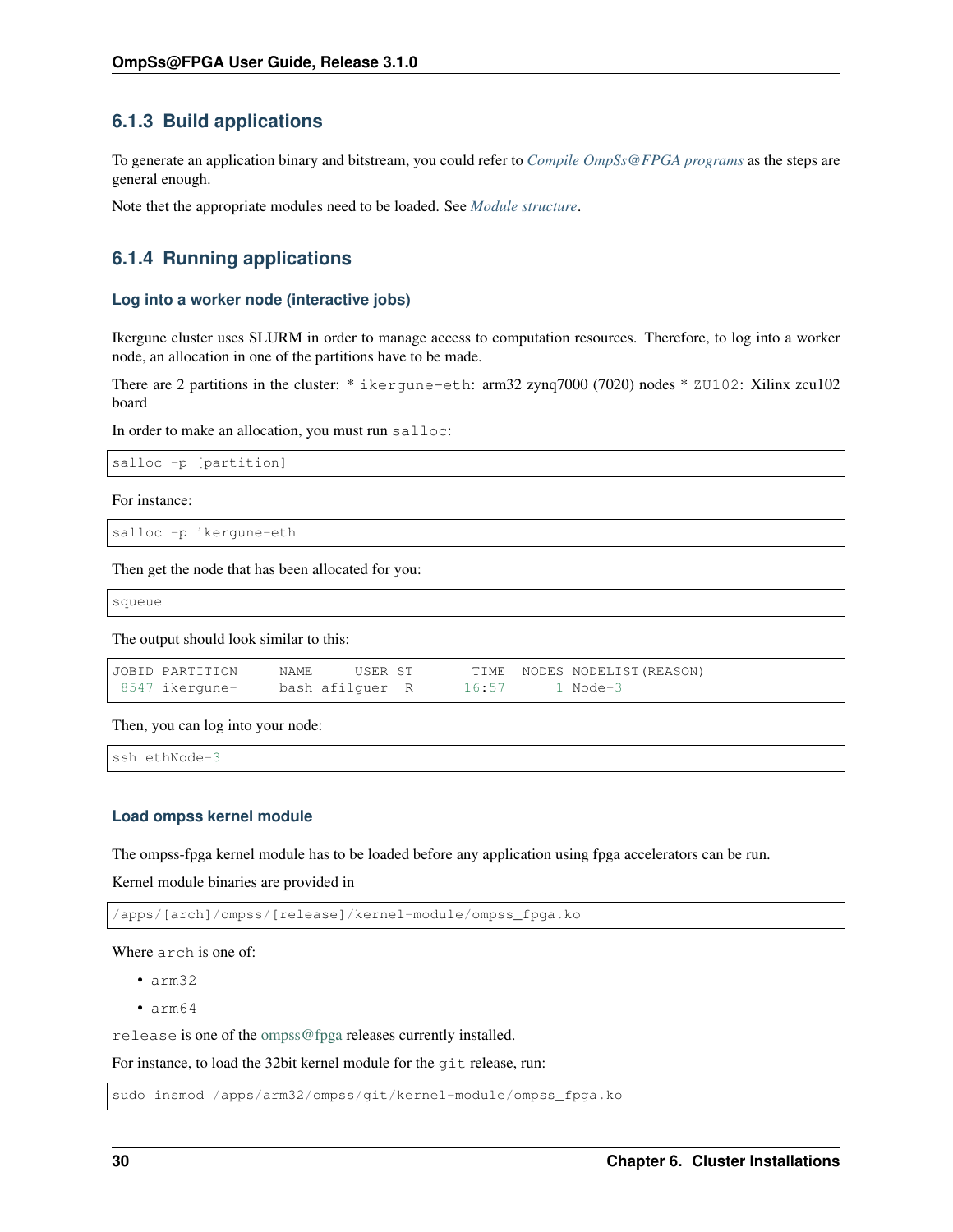<span id="page-34-3"></span>You can also run module avail ompss for a list of the currently installed releases.

#### **Loading bistreams**

The fpga bitstream also needs to be loaded before the application can run. The load\_bitstream utility is provided in order to simplify the FPGA configuration.

load\_bitstream bitstream.bin

Note that the .bin file is being loaded. Trying to load the .bit file will result in an error.

## <span id="page-34-0"></span>**6.2 Sert installation**

### <span id="page-34-1"></span>**6.2.1 Access to the nodes**

Sert nodes are behind a gateway. From the DAC gateway, connect via ssh to the sert cluster and then select sert remote host:

```
ssh gw.ac.upc.edu
```
Or if you are already inside DAC's internal network, you can just ssh into the login nodes:

ssh sert

You now should be logged into an entry node. .. note:

```
Entry nodes lack the resources needed to build or run applications.
You must log into a compute node in order to build an application.
See :ref:`sert-connect-compute` or :ref:`sert-connect-fpga`
```
There, you can access the scratch file system. This file system is shared accross all the node in the cluster.

It is mounted on

/scratch/nas/[N]/\$USER

Where N is either 3 or 4

### <span id="page-34-2"></span>**6.2.2 Building applications**

#### **Connecting to a compute node**

In order to build applications, you must connect to a compute node. Since the installation is the scratch file system, it is accessible from all cluster nodes.

You can launch in interactive session using:

srun --cpus-per-task [N] --mem [M] --pty /bin/bash

Or if you need graphic applications:

srun.x11 --cpus-per-task [N] --mem [M]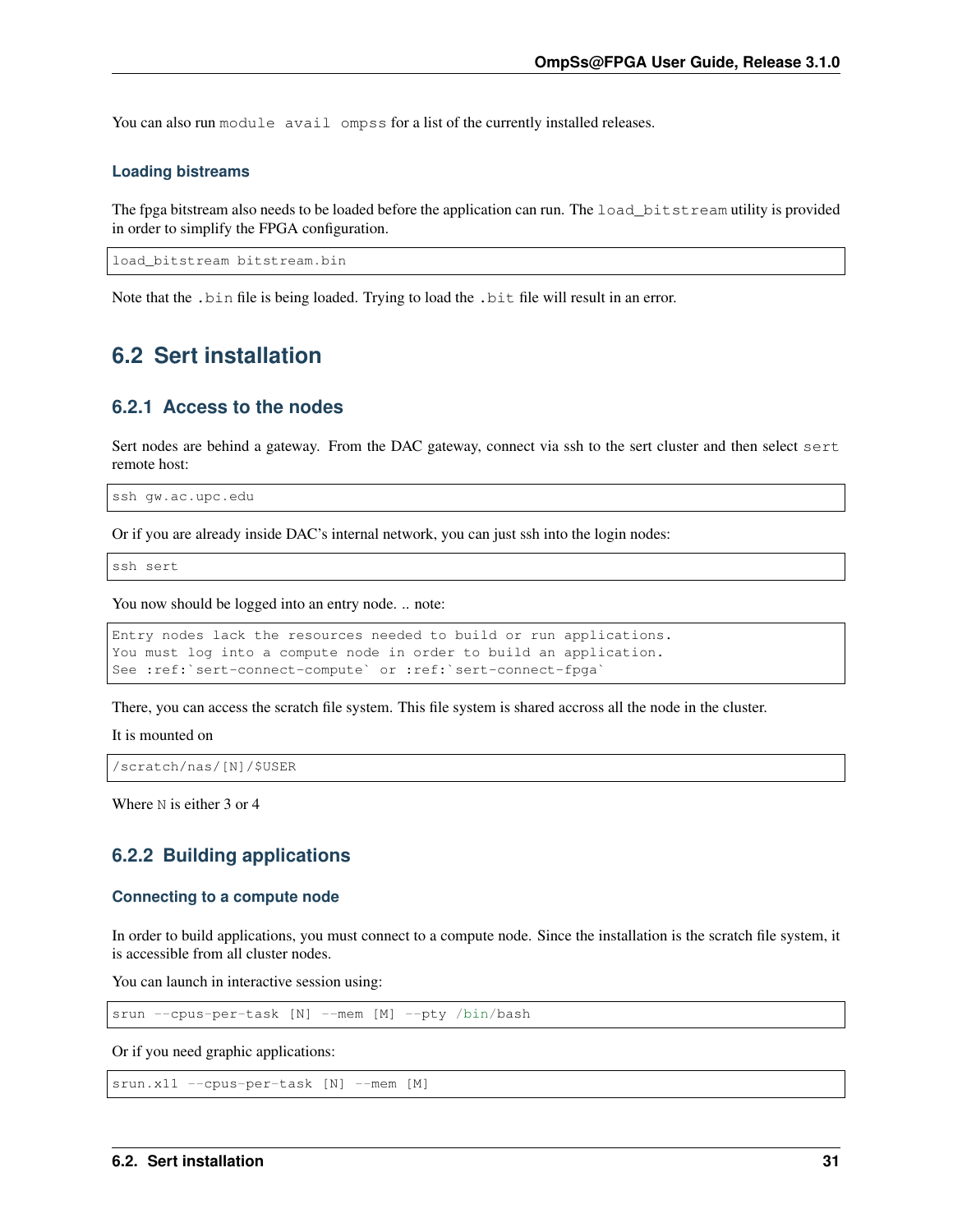Where N Os the number of CPUs to use and M is the requested memory in MB.

A failry large ammount of memory is needed to build a bitstream. Around 24GB should be enough for the installed alpha data devices. The CPU number is not critical as some phases in the bitstream generation process need to be run sequentially.

Using between 8 and 12 cores should be enough in most cases.

#### **Setting up the environment**

A installation from all components' git master branch is maintained by the CI system.

Users can use this installation by sourcing the initialization script:

source /scratch/nas/4/pmtest/opt/modules/init/bash

Then load the needed modules to set up the environment:

module load vivado/2020.1 ompss/x86\_fpga/git

This will set up the environment in order to use the toolchain.

From this point, all tools needed to build and run applications should be available.

### <span id="page-35-0"></span>**6.2.3 Running applications**

#### **Connecting to the FPGA nodes**

There are only 2 FPGA node, which are sert-1002 and sert-1002 These nodes are in the *fpga* slurm partition. Use srun in order to open an interactive session into these nodes:

```
srun -A fpga -p fpga --nodelist sert-[1001,1002] --cpus-per-task [1-24] --mem-per-cpu
˓→900 --pty /bin/bash
```
The --mem-per-cpu option is needed when asking many cpus, since slurm guarantees 2GB of RAM per asked CPU by default, which may be too much for fpga nodes as they have 32GB of memory each one.

To run an interactive session with X11 forwarding, execute the following command (remember to enable it previously when accessing through ssh in the gateway and the sert cluster with the -X option)

```
srun.x11 -A fpga -p fpga --nodelist sert-[1001,1002] --cpus-per-task [1-24] --mem-per-
˓→cpu 900
```
Note: Do not use FPGA nodes to do general development. As FPGA access needs to be exclussive, it prevents other users from accessing the resources. FPGA nodes are only intended for running and debugging fpga applications.

#### **Load bitstream**

Once the bitstream is generated, you need the flash tool from AlphaData.

```
/scratch/nas/4/pmtest/opt/admpcie7v3_sdk-1.0.0/host/util-v1_8_0b2/proj/linux/flash/
˓→flash program 0 path/to/bitstream
```
The bitstream files to load are the ones ending in .bit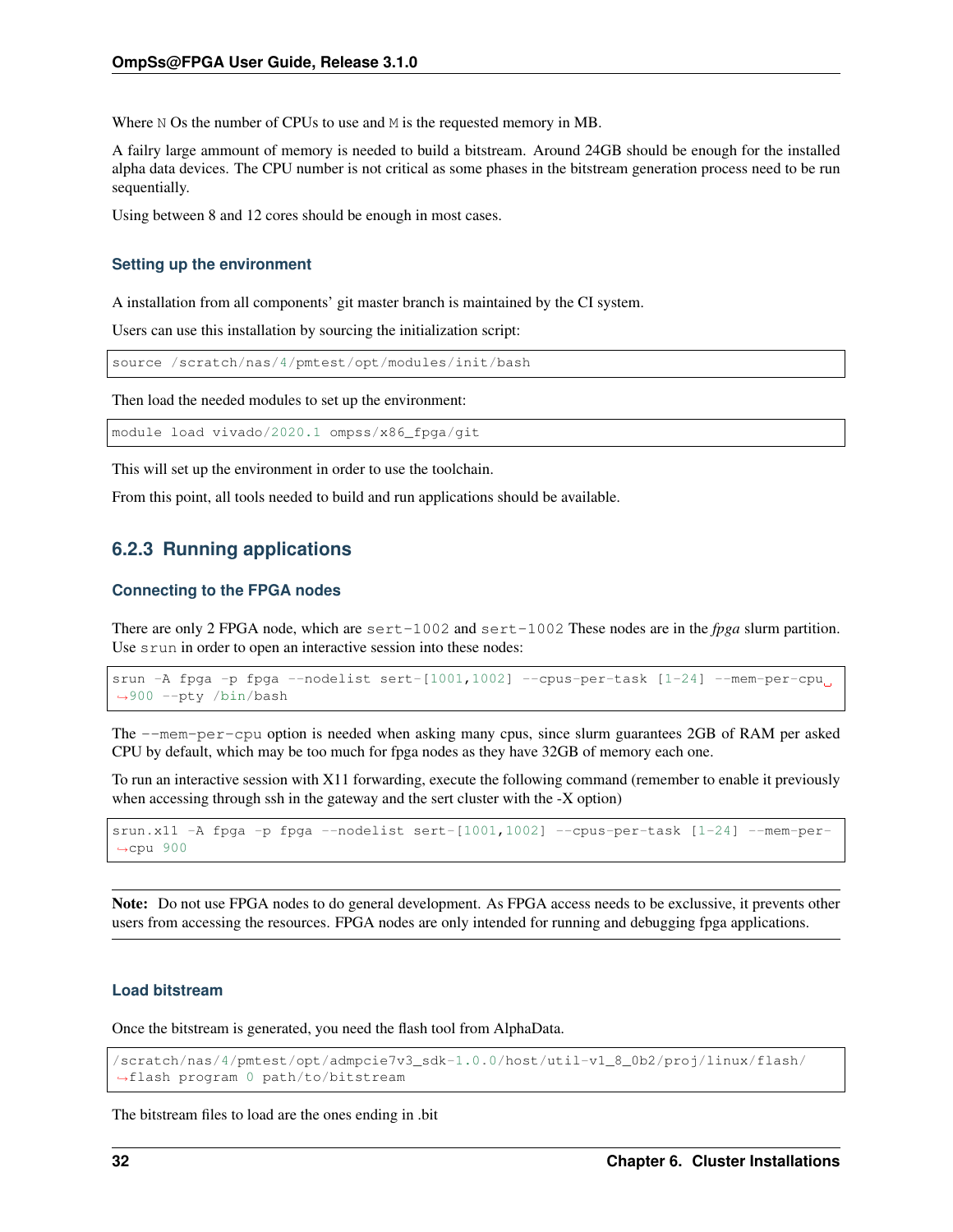### <span id="page-36-1"></span>**Reboot sert-[1001,1002]**

The flash application loads the bitstream in a flash memory, but it is not loaded on the FPGA until it reboots. To do so, you need access to the ipmi for the node you want to use. This script will do the work reboot-sert.sh

```
./reboot-sert.sh # PASSWORD [-force] where '#' is 1 or 2 for node 1001 or 1002.
˓→respectivelly
```
## <span id="page-36-0"></span>**6.2.4 Considerations when developing applications**

All communication is done through the PCI. The current implementation of xtasks uses a lock to give unique access to the PCI to only one thread. This means that only one thread can send or receive tasks to/from the FPGA. Therefore, using all threads of the node (24) will usually slow the application due to the abuse of locks. Use the  $--$ smp-workers and --fpga-helper-threads flags (NX\_ARGS) to control the number of threads.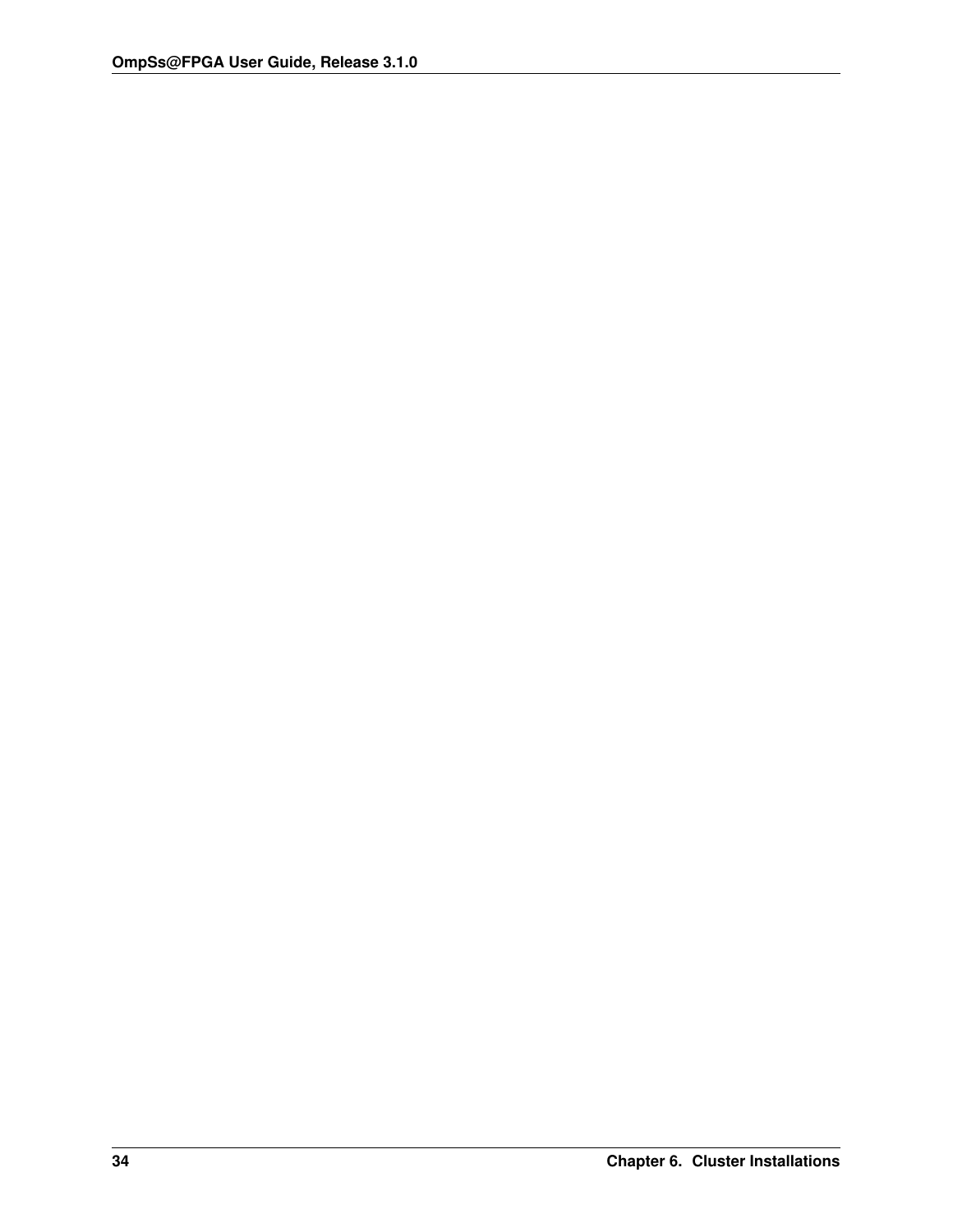**CHAPTER**

**SEVEN**

## **FAQ: FREQUENTLY ASKED QUESTIONS**

## <span id="page-38-3"></span><span id="page-38-1"></span><span id="page-38-0"></span>**7.1 What is OmpSs?**

OmpSs is an effort to integrate features from the StarSs programming model developed at BSC into a single programming model. In particular, our objective is to extend OpenMP with new directives to support asynchronous parallelism and heterogeneity (devices like GPUs, FPGAs). Then, OmpSs@FPGA is the extension of OmpSs tools to fully support FPGA devices.

Note: For more information about OmpSs programming model refer to <https://pm.bsc.es/ompss>

## <span id="page-38-2"></span>**7.2 How to keep HLS intermediate files generated by Mercurium?**

Mercurium generates an intermediate C++ HLS source file for each FPGA task defined in the source code. Those files are used by AIT to generate the FPGA bitstream, and removed after the invocation. To keep the Mercurium intermediate files, there is the  $-k$  option. It will keep the  $C/C++$  intermediate files for the native compiler and the  $C++$ HLS files for AIT. Usage example:

fpgacc --ompss --bitstream-generation -k src/dotproduct.c -o dotproduct \ --Wf,--board=zedboard

Note: HLS source files are not generated if  $-\text{bitstream-generation}$  option is not used in Mercurium call

#### Edit the HLS intermediate files and call AIT

It is not recommended, but under some circumstances one would need to edit the HLS intermediate files before the AIT call. The following steps shows how to do so.

1. We call Mercurium with the desired options and two extra flags:  $-\kappa$  which keeps the intermediate files generated by the compiler. - --verbose which enables the verbose mode of the compiler. This is needed to gather the AIT command call that Mercurium executes.

We could add an unsupported argument in the AIT flags to make it abort, as we do not want the bitstream before the modifications. For example, we could add the  $-$ -abort flag to  $-$ Wf option of Mercurium. Example of Mercurium call and generated output:

```
[user@machine] $ fpgacc --ompss -k --verbose --bitstream-generation --Wf,-
˓→b=zcu102,--hwruntime=som,--abort foo.c -o foo
Loading compiler phases for profile 'fpgacc'
```
(continues on next page)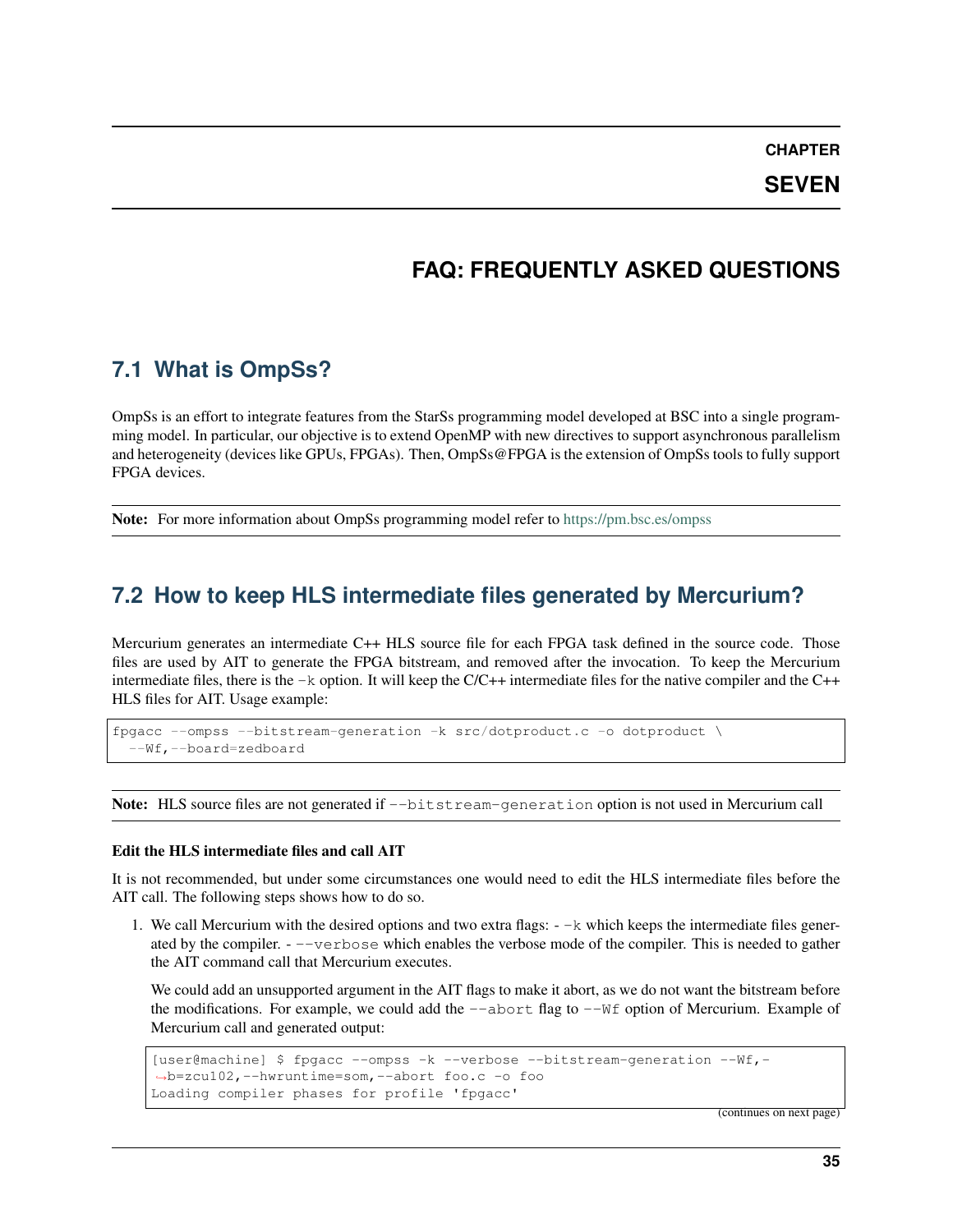Compiler phases for profile 'fpgacc' loaded in 0.02 seconds Compiling file 'foo.c' gcc -E -D\_OPENMP=200805 -D\_OMPSS=1 -I/home/user/opt/ompss/git/nanox/include/nanox ˓<sup>→</sup>-include nanos.h -include nanos\_omp.h -include nanos-fpga.h -std=gnu99 -D\_MCC - ˓<sup>→</sup>D\_MERCURIUM -o /tmp/fpgacc\_zHMisA foo.c File 'foo.c' preprocessed in 0.01 seconds Parsing file 'foo.c' ('/tmp/fpgacc\_zHMisA') File 'foo.c' ('/tmp/fpgacc\_zHMisA') parsed in 0.02 seconds Nanos++ prerun Early compiler phases pipeline executed in 0.00 seconds File 'foo.c' ('/tmp/fpgacc\_zHMisA') semantically analyzed in 0.01 seconds Checking parse tree consistency Parse tree consistency verified in 0.00 seconds Freeing parse tree Parse tree freed in 0.00 seconds Checking integrity of nodecl tree Nodecl integrity verified in 0.00 seconds foo.c:1:13: info: unless 'no\_copy\_deps' is specified, the default in OmpSs is now ˓<sup>→</sup>'copy\_deps' foo.c:1:13: info: this diagnostic is only shown for the first task found foo.c:2:13: info: adding task function 'foo' for device 'fpga' Nanos++ phase foo.c:10:3: info: call to task function 'foo' foo.c:2:13: info: task function declared here FPGA bitstream generation phase analysis - ON Compiler phases pipeline executed in 0.01 seconds Prettyprinted into file 'fpgacc\_foo.c' in 0.00 seconds Performing native compilation of 'fpgacc\_foo.c' into 'foo.o' gcc -std=gnu99 -c -o foo.o fpgacc\_foo.c File 'foo.c' ('fpgacc\_foo.c') natively compiled in 0.02 seconds objdump -w -h foo.o 1> /tmp/fpgacc\_d9sKiY gcc -o foo -std=gnu99 foo.o -Xlinker --enable-new-dtags -L/home/user/opt/ompss/ ˓<sup>→</sup>git/nanox/lib/performance -Xlinker -rpath -Xlinker /home/user/opt/ompss/git/ ˓<sup>→</sup>nanox/lib/performance -Xlinker --no-as-needed -lnanox-ompss -lnanox-c -lnanox - ˓<sup>→</sup>lpthread -lrt -lnanox-fpga-api Link performed in 0.04 seconds ait -b=zcu102 --hwruntime=som --abort --wrapper\_version=7 -n=foo usage: ait -b BOARD -n NAME ait error: unrecognized arguments: --abort. Try 'ait -h' for more information. Link fpga failed Removing temporary filename '/tmp/fpgacc\_d9sKiY' Removing temporary filename 'foo.o' Removing temporary filename '/tmp/fpgacc\_zHMisA'

2. Now the intermediate files are available and we could edit them as desired. In the example, 7288177970:1:foo\_hls\_automatic\_mcxx.cpp is available:

```
[user@machine] $ ls -l
total 44
-rw-r--1 user user 3735 Jun 5 10:27 7288177970:1:foo hls automatic mcxx.cpp
-rwxr-xr-x 1 user user 17568 Jun 5 10:27 foo
-rw-r--r-- 1 user user 235 Jun 4 15:17 foo.c
-rw-r--r-- 1 user user 13460 Jun 5 10:27 fpgacc_foo.c
```
3. After modifying the HLS intermediate files, the AIT call that Mercurium usually performs has to be executed. In the verbose output of the first step, there is one line with the invoked call. This call has to be repeated, removing the extra options added to make AIT abort (if any). In the example, the  $-\text{abort}$  option has to be removed and

(continued from previous page)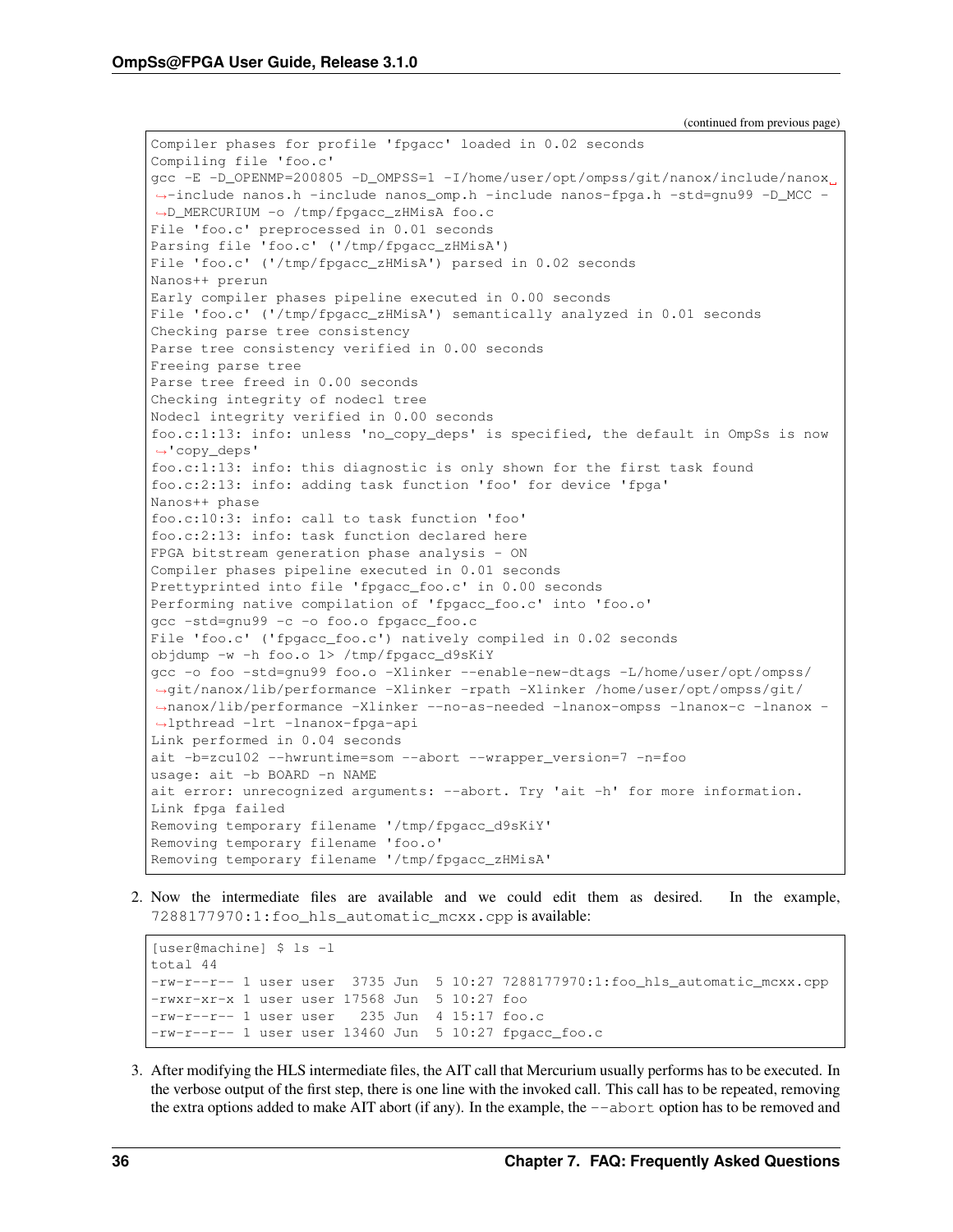<span id="page-40-2"></span>the AIT command to invoke will be:

```
[user@machine] $ ait -b=zcu102 --hwruntime=som --wrapper_version=7 -n=foo
Using xilinx backend
Checking vendor support for selected board
...
```
## <span id="page-40-0"></span>**7.3 Problems with structure/symbol redefinition in FPGA tasks**

In C sources (not in C++), Mercurium imports the symbols used by FPGA tasks into the HLS intermediate source codes. Therefore, the usage of .fpga headers is no longer needed unless some specific cases. If they are used, the result may be duplicated definition of some symbols (in the HLS source and in the included .fpga header). The solution may be as simple as rename the . fpga headers into regular . h files.

In C++, the management of the symbols is more complex and the symbols are not automatically imported to HLS source files. Basically, only the functions in the same source file of the FPGA task are imported. So, the usage of .fpga.hpp headers may be needed.

## <span id="page-40-1"></span>**7.4 Hide/change FPGA task code during Mercurium binary compilation**

At some undesirable point, one could need to hide some application code to Mercurium but not to HLS tools from FPGA vendor. To this end, Mercurium defines the **HLS\_AUTOMATIC\_MCXX** compiler preprocessor variable. Note that does not make sense to directly use this in the task source code. Because it will be handled by Mercurium (during the HLS intermediate files generation) and the protected code will be removed. Instead, it could be used in a .fpga.h or .fpga.hpp header file, which are still included in the HLS intermediate files. However, the functions must be self-contained to avoid further dependencies and circular dependencies.

task.cpp example:

```
#include "task.fpga.hpp"
#pragma omp task device(fpga)
#pragma omp task in([LEN]array) out([1]reduction)
void array_reduction(const long long int *array, long long int *reduction) {
   my_longer_type_t acum = 0;
    for (int i=0; i<LEN; i++) acum += array[i];
    *reduction = acum/LEN;
}
```
task.fpga.hpp example:

```
#ifdef __HLS_AUTOMATIC_MCXX__
    #include <ap_int.h>
    typedef apint<100> my_longer_type_t;
#else
   typedef long long int my_longer_type_t;
#endif
```
• genindex